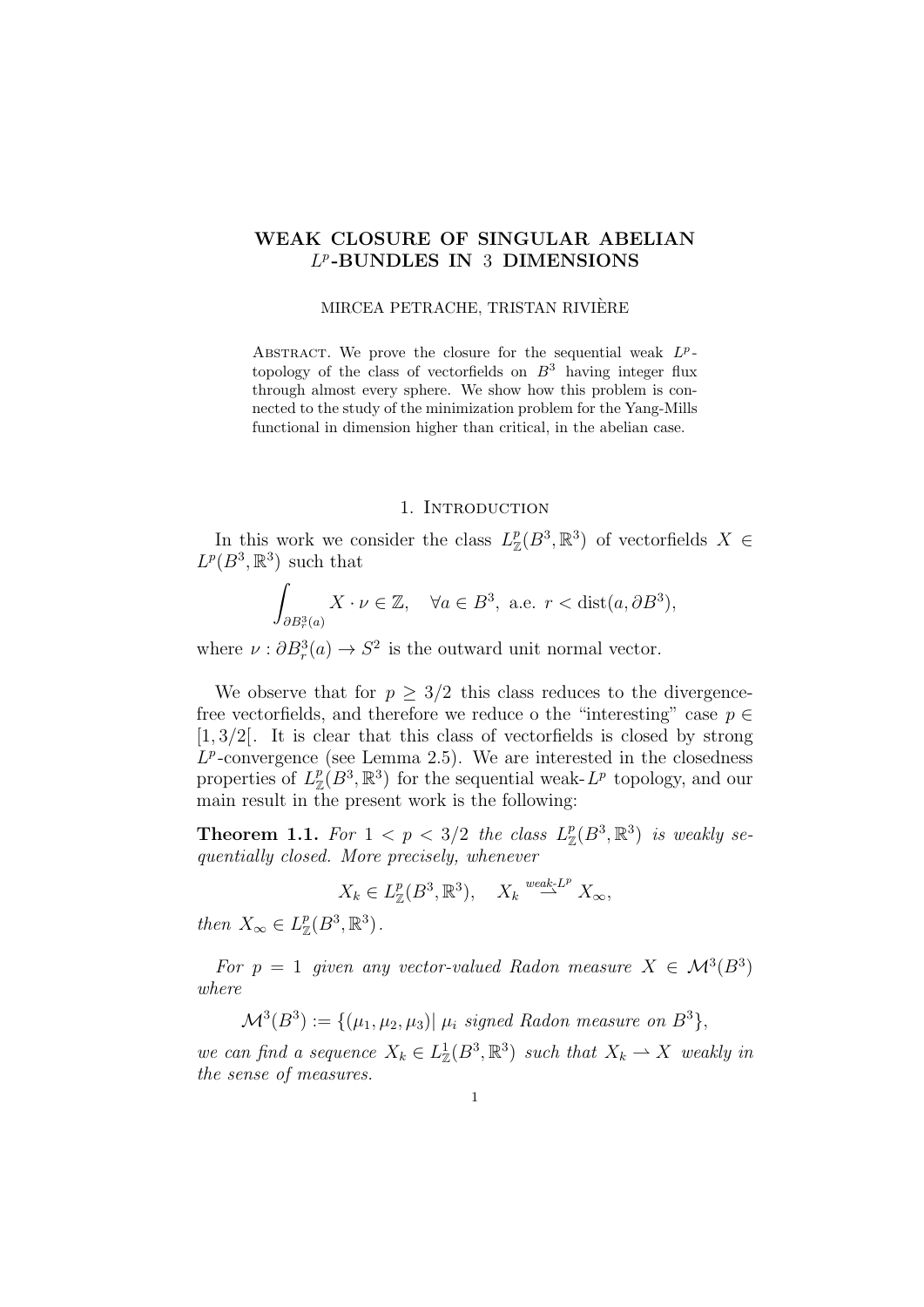## 2. Motivation: Yang-Mills theory in supercritical dimension

In this section we show how theorem 1.1 can be used in the framework of Yang-Mills theory. Consider a principal G-bundle  $\pi$ :  $P \rightarrow M$ over a compact Riemannian manifold  $M$ , and call  $\mathcal{A}(P)$  the space of smooth connections on  $P$ . The celebrated Yang-Mills functional  $YM: \mathcal{A} \to \mathbb{R}^+ \cup {\infty}$  is then defined as the  $L^2$ -energy of the curvature  $F_A$  of A:

$$
YM(A):=\int_M|F_A|^2dVol_g.
$$

Critical points of this functional are connections satisfying in a weak sense the Yang-Mills equations, which have been extensively studied in the conformal dimension 4, due to the geometric invariants that they help define (see [DK90, FU91]). We will focus here on the study of the functional  $YM$  from a variational viewpoint. We will just consider the two simplest and most celebrated cases  $G = SU(2)$  (nonabelian case) and  $G = U(1)$  (abelian case).

2.0.1. The smooth class. We first observe that since the Yang-Mills equations could have singularities, it is not clear if the infimum

$$
\inf_{C^{\infty}_{\varphi}\ni A}YM(A)
$$

(the subscript " $\varphi$ " means that we are fixing a smooth boundary datum  $\varphi$ ) is attained. The "natural" way to extend the class where YM is defined, would then be to allow more general  $L^2$ -curvatures. Since  $F_A = dA + A \wedge A$ , we would have to consider therefore  $W^{1,2}$ -regular connections, and  $W^{2,2}$ -change of gauge functions (for a detailed description of the theory of Sobolev principal bundles see for example [Weh04, Kes08, Iso09]).

Remark 2.1. The fact that by the usual Sobolev embedding theorem  $W^{2,2} \hookrightarrow C^0$  only when the dimension of the domain is  $\lt 4$  implies that the topology of the bundles which we consider is fixed just in low dimension. We therefore call  $n = 4$  the critical dimension in the study of the functional Y M .

2.1. A parallel between the study of harmonic maps  $u : B^3 \rightarrow$  $S<sup>2</sup>$  and that of YM in dimension 5. The most celebrated problem in which the study of singularities in a variational setting was introduced, is the minimization of the Dirichlet energy

$$
E(u) := \int_{B^3} |\nabla u|^2 dx \quad \text{ for } u : B^3 \to S^2 \text{ with } u|_{\partial B^3} = \varphi.
$$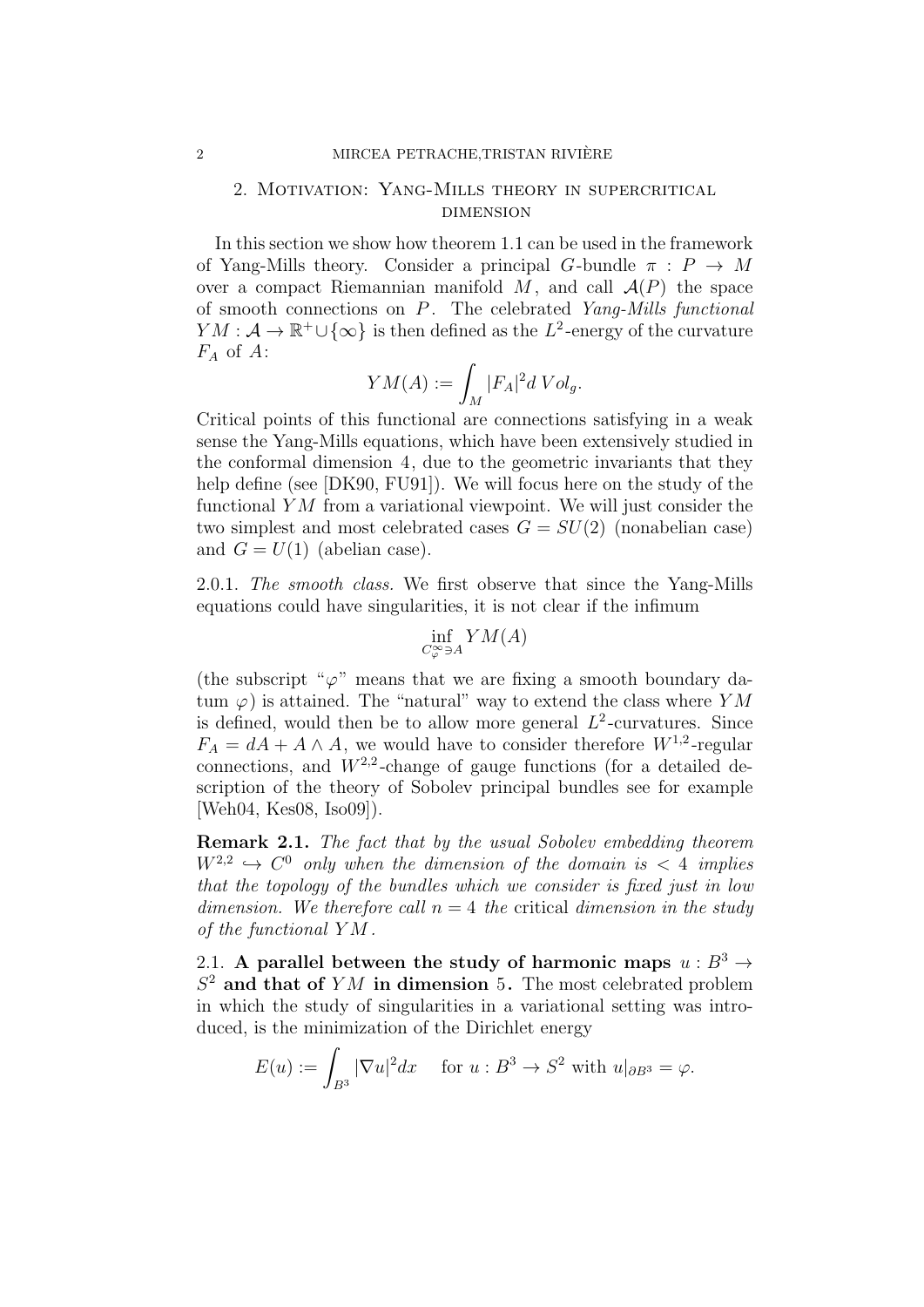As above, the infimum

$$
\inf_{C^{\infty}_{\varphi}(B^3, S^2)} E
$$

is in general not achieved, and in this case the natural space to look at would be the space of functions having one weak derivative in  $L^2$ , namely  $W^{1,2}(B^3, S^2)$ . We observe that for the functional E the critical dimension would then be 2, since  $W^{1,2}(B^n, S^2) \hookrightarrow C^0$  just for  $n <$ 2. The optimal result achieved in this case is Theorem 2.2 below. Such a regularity result would be the main goal in the study of the functional  $YM$  in dimension higher than critical (but we will see that extra difficulties arise when we deal with singular curvatures).

**Theorem 2.2** ([SU82]). Given a smooth map  $\varphi \in C^{\infty}(S^2, S^2)$ , for any minimizer u of E in  $W^{1,2}_{\varphi}(B^3, S^2)$  there exist finitely many points  $a_1, \ldots, a_N \in B^3$  and numbers  $d_1, \ldots, d_N = \pm 1$  such that

$$
u \in C^{\infty}(B^3 \setminus \{a_1, \ldots, a_N\}, S^2),
$$
  

$$
deg(u, a_i) = d_i \text{ for all } i.
$$

The singularities around which  $u$  realizes a nonzero integer degree as above  $\frac{1}{1}$  are called *topological singularities*.

If we want to consider an analogous topological obstructions for connections on bundles, we must start from the celebrated *Chern-Weil* theory [Zha01], which describes topological invariants of bundles via characteristic classes represented in terms of curvatures of connections. The most prominent "topological singularity" notion arising in relation to Yang-Mills  $SU(2)$ -gauge theory in dimension 4 is encoded into the second Chern class of the associated bundle. This homology class can be represented using the curvature of a smooth connection A via the Chern-Weil formula

$$
c_2(P) = \left[ -\frac{1}{8\pi^2} \text{tr}(F_A \wedge F_A) \right].
$$

In [Uhl85] it was proved that (in dimension 4) under a boundedness condition on the  $L^2$  norm of the curvature, we have  $c_2(P) \in \mathbb{Z}$ . Such integrality condition has a role which is analogous to the one played by the integrality of the degree of maps  $g: S^2 \to S^2$  in the study of harmonic maps in  $W^{1,2}(B^3, S^2)$ , and as such is useful to study the YM functional in dimension 5. More precisely, the strategy [KR08, Kes08] consists in introducing the analogous of the space of maps with

<sup>&</sup>lt;sup>1</sup>The realization of a degree around a point is a local topological obstruction for the strong approximability in  $W^{1,2}$ -norm [Bet90, BCDH91]. Global obstructions also play a role in approximability properties [HL03].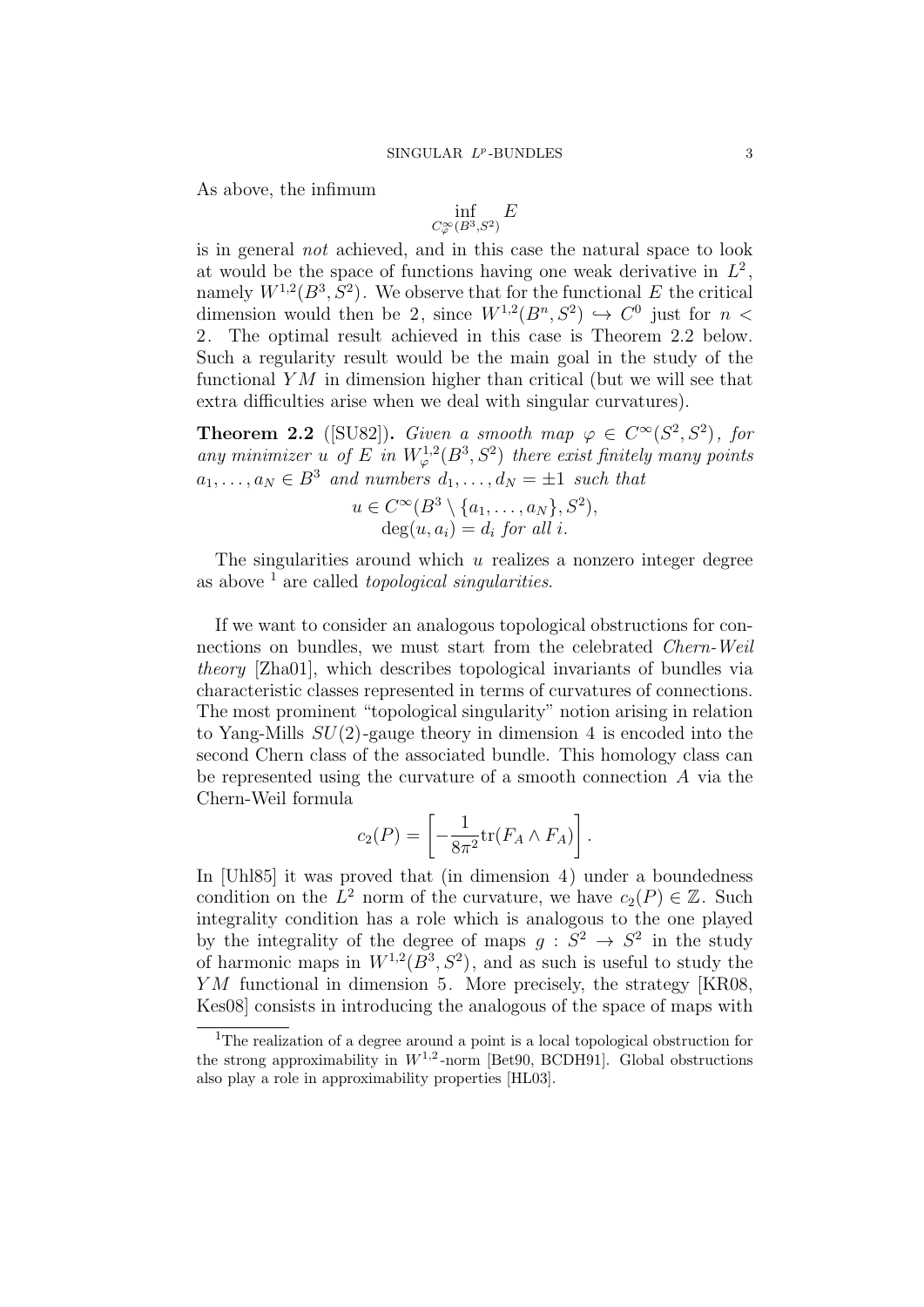topological singularities described in Theorem 2.2. This time one has to consider smooth bundles defined on the base manifold with some finite set of points removed

$$
\mathcal{P} := \left\{ \begin{array}{c} \text{principal } SU(2)\text{-bundles of the form} \\ P \to M \setminus \Sigma, \text{ for some finite set } \Sigma \subset M \end{array} \right\},\
$$

and then take the curvaturs of smooth connections on these bundles, realizing integral Chern numbers on small spheres surrounding the singularities:

$$
\mathcal{R}^{\infty} := \left\{ F_A \middle| \begin{array}{c} A \text{ is a smooth connection on some } P \in \mathcal{P}, \\ c_2(P|_{\partial B(x,\varepsilon)}) \in \mathbb{Z} \setminus \{0\} \text{ for } x \in \Sigma, \forall \varepsilon < \text{dist}(x, \partial B \cup \Sigma) \end{array} \right\}
$$

.

Motivated by the above analogy, we can say that the above class  $\mathcal{R}^{\infty}$ should be contained in any candidate for a class of critical points of YM in dimension 5, as already noted in [Kes08, KR08]. If instead of considering the whole  $\mathcal{R}^{\infty}$ , we fix the number, degree and position of the singularities, a gap phenomenon arises, in analogy to [BCL86], as described in [Iso98, Iso08].

2.2. The basic difficulty: singularities of bundles. What is it that forbids to continue the analogy with harmonic maps, and to prove a regularity result like Theorem 2.2 for Y M in dimension 5? To answer this question, we recall the two main ingredients without which such a result is not possible:

(A) A good variational setting, i.e. the presence of a class which contains the maps with topological singularities and in which a minimizing sequence of  $E$  has a converging subsequence. It is shown in [Bet91, Bet90] that for harmonic maps, this class is  $W^{1,2}$  with the sequaential weak topology, indeed

 $C^{\infty}_{\phi}(B^3, S^2)$  is weakly sequentially dense in  $W^{1,2}(B^3, S^2)$ ,

and the wanted compactness property is a consequence of the Banach-Alaoglu theorem. In  $W^{1,2}(B^3, S^2)$  therefore, the existence of a minimizer for  $E$  with fixed boundary datum is clear, and therefore the *existence* of weak solutions for the equation of critical points of  $E$  is established.

(B) An  $\varepsilon$ -regularity theorem, i.e. the implication

$$
E(u) \leq \varepsilon \text{ on } B_1 \text{ and } u \text{ is a minimizer of } E
$$
  

$$
\Rightarrow
$$
  

$$
u \text{ is Hölder on } B_{1/2}.
$$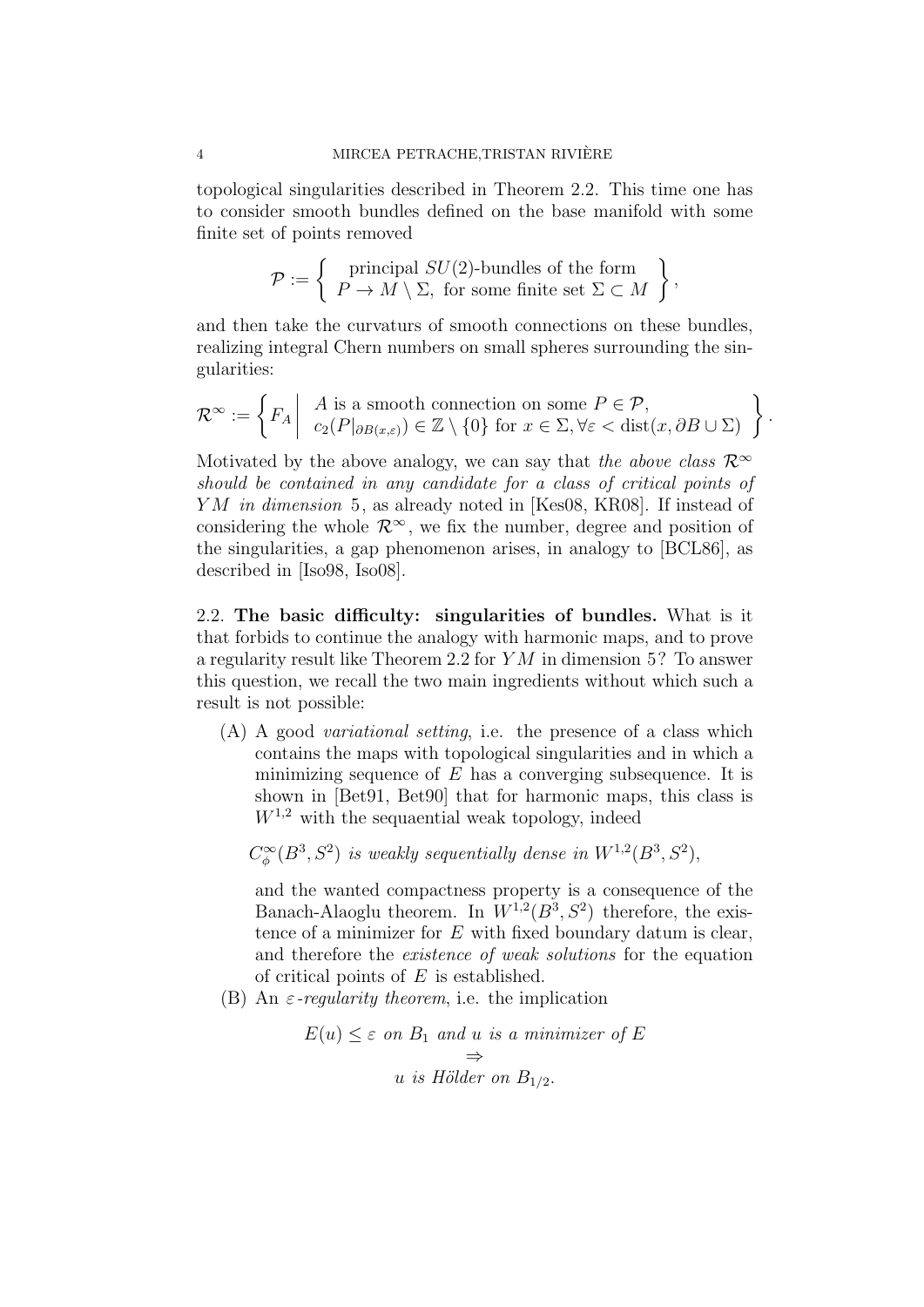This kind of result is used to prove the discreteness of the singularity set, which is the main difficulty in the proof of Theorem 2.2.

We see that already the ingredient (A) (which is needed in order to formulate  $(B)$ ) is problematic in the case of the YM functional on bundles, since nothing shows that a priori the singularities of a minimizer should not accumlate, and it is not clear how to define a bundle with *accumulating topological singularities*, at least if we stick to the differential-geometric definition of a bundle. We can formulate the following general problem:

Open Problem 1 (Right variational setting for the Yang-Mills theory in dimension 5). Find a topological space

- (1) which includes the class  $\mathcal{R}^{\infty}$  of curvatures with finitely many singularities
- (2) in which minimizing sequences for Y M are compact.

The natural candidate for a space solving the above problem in the nonabelian case is the space of  $L^2$ -curvatures on singular  $SU(2)$ . bundles defined in [KR08], Definition III.2. Such class clearly contains  $\mathcal{R}^{\infty}$ ; Open Problem 1 is then equivalent to asking to find a suitable topology on this natural class such that minimizing sequences for Y M are compact. Not only is the above problem still open, but it is not known whether for all smooth boundary data the infimum of Y M is achieved, even in the class of  $L^2$ -curvatures of [KR08].

2.3. Main Result. In this work we obtain the good setting described above (thereby solving Open Problem 1), in the simpler case of abelian bundles, i.e. bundles with gauge group  $U(1)$ .

Smooth principal  $U(1)$ -bundles on a 2-manifold  $\Sigma$  correspond to hermitian complex line bundles, and are classified by the integer given (see [MS74] for example) by the first Chern class, again expressable via the Chern-Weil theory by

$$
c_1(P) := \frac{1}{2\pi} \int_{\Sigma} F_A.
$$

We are lead by the analogy with the above discussion about the nonabelian case in dimension 5, to consider the  $YM$  functional in dimension 3, where the point singularities would be classified by the value of

 $[c_1(P|_{\partial B_{\varepsilon}(x)})] \in H^2(B^3, \mathbb{Z})$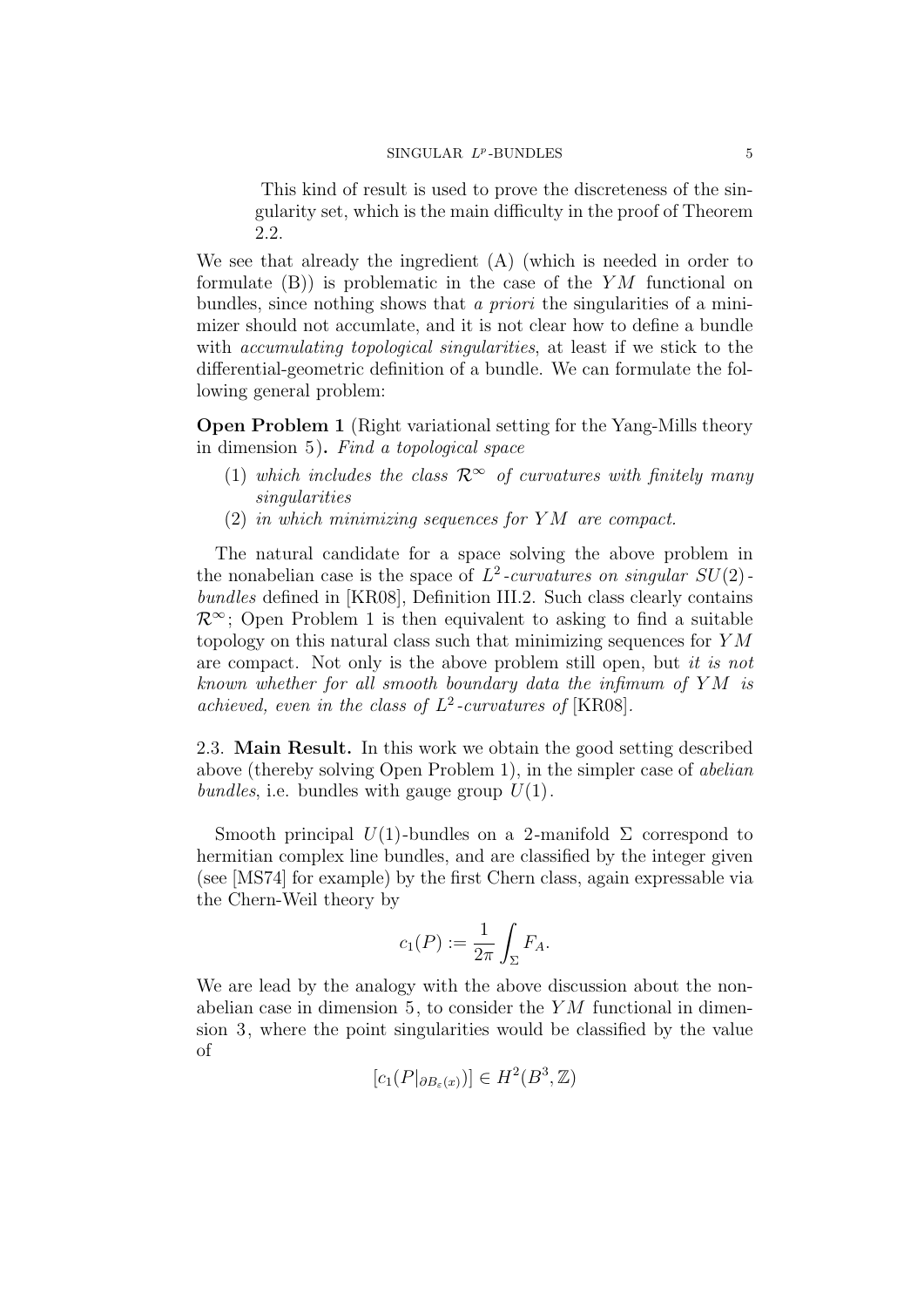for any sufficiently small sphere  $\partial B_{\varepsilon}(x)$  near an isolated singular point x. The corresponding classes  $\mathcal{P}$  and  $\mathcal{R}^{\infty}$  for  $U(1)$ -bundles, are defined as above, substituting " $SU(2), c_2(P|_{\partial B^5(x)})$ " with " $U(1), c_1(P|_{\partial B^3(x)})$ ".

Remark 2.3. We are helped in our approach by the fact that in the abelian case the curvature of a  $U(1)$ -bundle over  $B^3$  projects to a welldefined curvature 2-form on  $B^3$  (see for example [KN96a, KN96b]), thereby simplifying our definition. This is the reason why our results do not immediately generalize to the nonabelian case.

Up to a universal constant, we can suppose that the projected 2-forms have integral in  $\mathbb Z$  along any closed surface (possibly containing singular points).

We have therefore the following candidate for the class seeked in Open Problem 1:

**Definition 2.4** ( $L^p$ -curvatures of singular  $U(1)$ -bundles [KR08], Definition II.1). An  $L^p$ -curvature of a singular  $U(1)$ -bundle over  $B^3$  is a measurable real-valued 2-form F satisfying

$$
\int_{B^3} |F|^p dx^3 < \infty,
$$

• For all  $x \in B^3$  and for almost all  $0 < r <$  dist $(x, \partial B^3)$  we have

$$
\int_{\partial B_r(x)} i^*_{\partial B_r(x)} F \in \mathbb{Z},
$$

where  $i^*_{\partial B_r(x)}$  is the inclusion map of  $\partial B_r(x)$  in  $B^3$ . We call  $\mathcal{F}_{\mathbb{Z}}^p(B^3)$  the class of all such 2-forms F.

We observe that the above class is clearly closed in the *strong*  $L^p$ topology:

**Lemma 2.5.** The class  $\mathcal{F}_{\mathbb{Z}}^p(B^3)$  is closed for the  $L^p$  topology.

*Proof.* We take a sequence  $F_k \in \mathcal{F}_{\mathbb{Z}}^p(B^3)$  such that  $F_k \stackrel{L^p}{\to} F_{\infty}$ . If we take  $x \in B^3, R < \text{dist}(x, \partial B^3)$ , then there holds

$$
||F_k - F_{\infty}||_{L^p}^p \ge \int_{B_R(x)} |F_k - F_{\infty}|^p dx \ge \int_0^R \left| \int_{\partial B_r(x)} i_{\partial B_r(x)}^*(F_k - F_{\infty}) d\mathcal{H}^2 \right|^p dr.
$$

Therefore the above  $L^p$ -functions

$$
f_k : [0, R] \to \mathbb{Z}, \ f_k(r) := \int_{\partial B_r(x)} i_{\partial B_r(x)}^* F_k d\mathcal{H}^2
$$

converge to the analogously defined function  $f_{\infty}$  in  $L^p$ , therefore also pointwise almost everywhere, thus proving that  $F_{\infty}$  also satisfies the properties in Definition 2.4.

•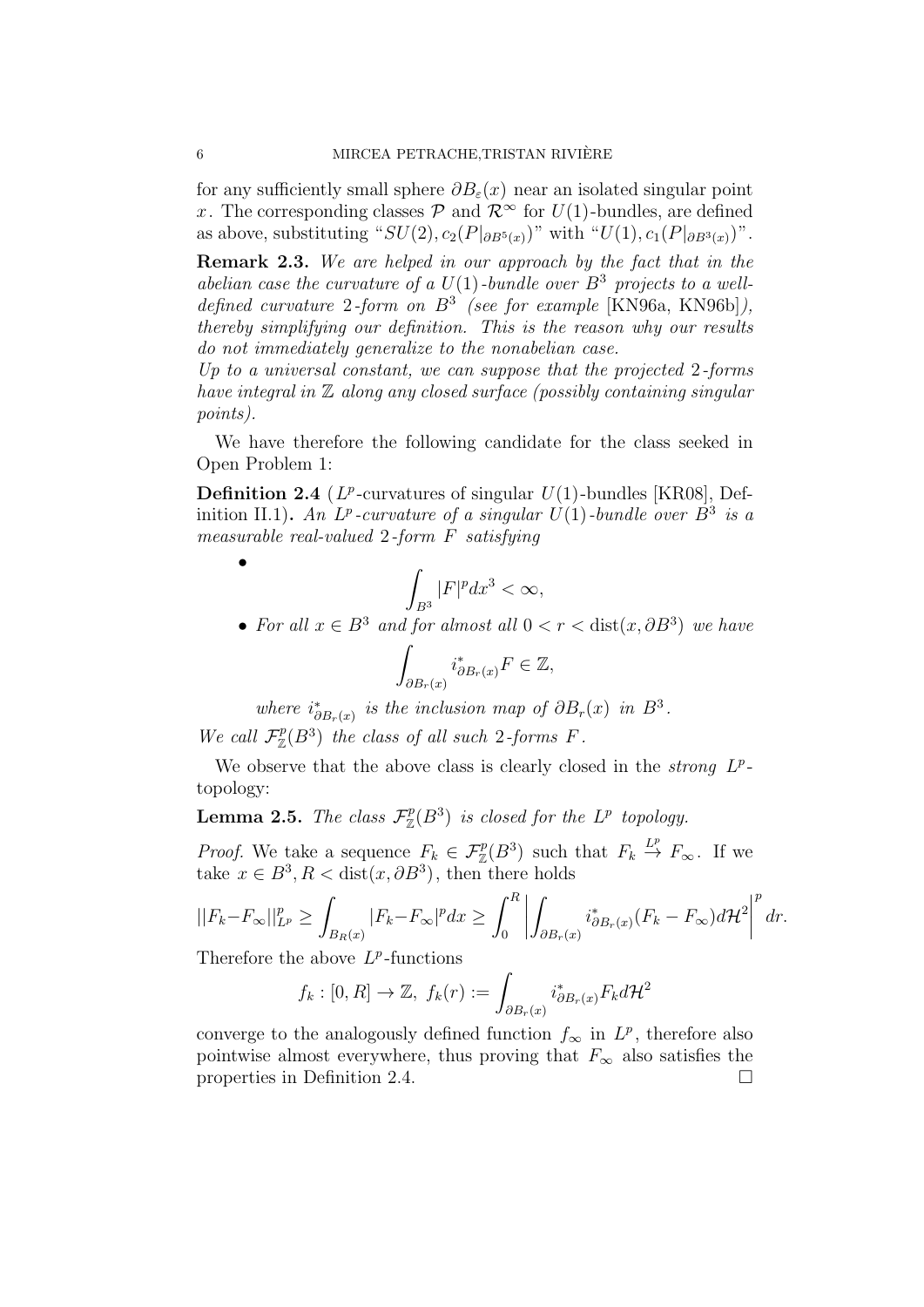Remark 2.6. It has been already proved in [Kes08, KR08] that the class  $\mathcal{R}^{\infty}$  is dense in  $F_{\mathbb{Z}}^{p}$  for the  $L^{p}$ -topology (see also [Pet]).

The fact that  $c_1(P|_{\partial B_{\varepsilon}(x)}) \neq 0$  for all  $\varepsilon$  small enough implies that the curvature is not in  $L^p$  for  $p \geq 3/2$  (for example the form  $F =$  $(4\pi r^2)^{-1}d\theta \wedge d\phi \in \Omega^2(B^3 \setminus \{0\})$  represents the curvature of an  $U(1)$ bundle over  $B^3 \setminus \{0\}$  having  $c_1 = 1$  on all spheres containing the origin, and it is an easy computation to show that  $F \notin L^{3/2}$ . Therefore the study of the above defined YM functional (i.e. the one equal to the  $L^2$ norm of the curvature) is trivial, no topological charge being possible. Therefore we study a similar functional where we substitute the  $L^p$ norm to the  $L^2$ -norm:

$$
YM_p(P) = \int_M |F_A|^p dx^3.
$$

From the above discussion it follows that singularities realizing nontrivial first Chern numbers arise only if  $p < 3/2$ . For such p the class  $\mathcal{F}_{\mathbb{Z}}^p(B^3)$  is in bijection with the class  $L^p_{\mathbb{Z}}(B^3,\mathbb{R}^3)$  present in Theorem 1.1, via the identification of k-covectors  $\beta$  with  $(n-k)$ -vectors  $*\beta$  in  $\mathbb{R}^n$ , given by imposing

$$
\langle \alpha, * \beta \rangle = \langle \alpha \wedge \beta, \vec{e} \rangle \tag{2.1}
$$

for all  $(n-k)$ -covectors  $\alpha$ , where  $\vec{e}$  is an orientating vectorfield of  $\mathbb{R}^n$ . After this identification, we can reformulate Theorem 1.1 as follows:

**Theorem 2.7** (Main Theorem). If  $p > 1$  and  $F_n \in \mathcal{F}_{\mathbb{Z}}^p(B^3)$  and  $||F_n||_{L^p} \leq C < \infty$  then we can find a subsequence  $F_{n'}$  converging weakly in  $L^p$  to a 2-form in  $\mathcal{F}_{\mathbb{Z}}^p(B^3)$ .

This answers Open Problem 1 in the case of  $U(1)$ -bundles:

**Corollary 2.8** (Solution to Open Problem 1 in the case of  $U(1)$ -bundles). In the case of  $\hat{U}(1)$ -bundles, the class  $\mathcal{F}_{\mathbb{Z}}^p(B^3)$  with the sequential weak  $L^p$ -topology solves Open Problem 1 when  $1 < p < 3/2$ .

A direct consequence of the above two results is the existence of minimizing  $U(1)$ -curvatures in  $\mathcal{F}_{\mathbb{Z}}^p(B^3)$  under extra constraints, such as for example the imposition of a nontrivial boundary datum<sup>2</sup>.

<sup>2</sup>We observe that defining the Dirichlet boundary value minimization problem for  $YM_p$  on  $\mathcal{F}_{\mathbb{Z}}^p(B^3)$  is a delicate issue, which will therefore be treated separately (see [Pet]).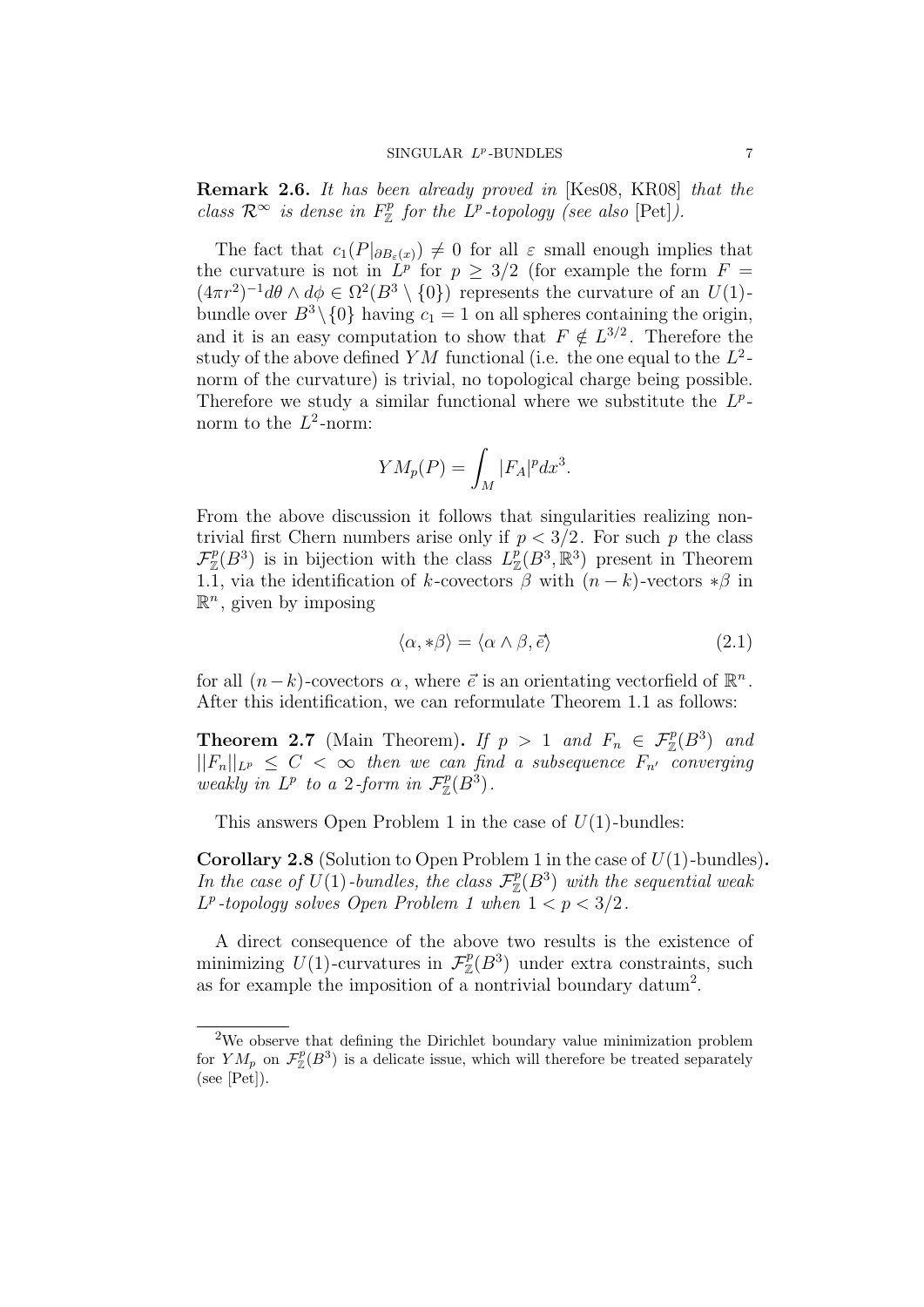2.4. Main points of the proof and outline of the paper. The counterexample in Proposition 8.1 shows that Theorem 2.7 cannot hold in case  $p = 1$ , as in such case we obtain all currents and we possibly loose any integrality condition by weak convergence. This means that the convexity of the  $L^p$ -norm arising when  $p > 1$  is really needed for a result similar to Theorem 2.7 to hold. On the other hand, the notions of a minimal connection as in [BCL86] or in [Iso98] are based on the duality between currents and smooth functions, where again no convexity is involved. Therefore we face the difficulty of finding a strategy more adapted to our problem. A difficulty arising from the presence of a  $L^p$ -exponent different from 1 arised also in the work of Hardt and Rivière [HR03], where an extension of the the Cartesian Currents notion of a minimal connection had to be introduced in order to treat singularities of functions in  $W^{1,3}(B^4, S^2)$ . For such definition one had to consider the class of scans, which are, roughly, a generalization of currents where the mass of slices is taken in  $L^{\alpha}$ -norm with  $\alpha < 1$  (instead of  $\alpha = 1$ , which would give back the usual mass as in [Fed69], 4.3). In order to achieve the weak compactness result analogous to our Theorem 2.7, a particular distance between scans was introduced, which allowed a  $L^{1/\alpha,\infty}$ -estimate. Such procedure was inspired by the approach of Ambrosio and Kirchheim [AK00], Sections 7 and 8, which used BV (instead of  $L^{1/\alpha,\infty}$ ) bounds for functions with values in a suitable metric space, obtaining a rectifiability criterion and a new proof of the closure theorem for integral currents, via a maximal function estimate.

In the case of [AK00] the metric space considered was the one of rectifiable currents arising as slices of an initial current, with the flat metric. In [HR03] a distance  $d_e$  extending the definition of the flat metric was considered on the space of scans arising as slices of graphs. In our case we introduce a metric on the space  $Y$  of  $L^p$ -forms arising as slices on concentric spheres of a given curvature  $F \in \mathcal{F}_{\mathbb{Z}}^p$ :

$$
Y := L^p(S^2) \cap \left\{ h : \int_{S^2} h \in \mathbb{Z} \right\}.
$$

In our case, for  $h_1, h_2 \in Y$  we define

$$
d(h_1, h_2) := \inf \left\{ \|X\|_{L^p} : h_1 - h_2 = \text{div} X + \partial I + \sum_{i=1}^N d_i \, \delta_{a_i} \right\},\
$$

where the infimum is taken over all triples given by a  $L^p$ -vectorfield X, an integer 1-current  $I$  of finite mass, and a finite set of integer degree singularities, given by an N-ple of couples  $(a_i, d_i)$ , where  $a_i \in S^2$  and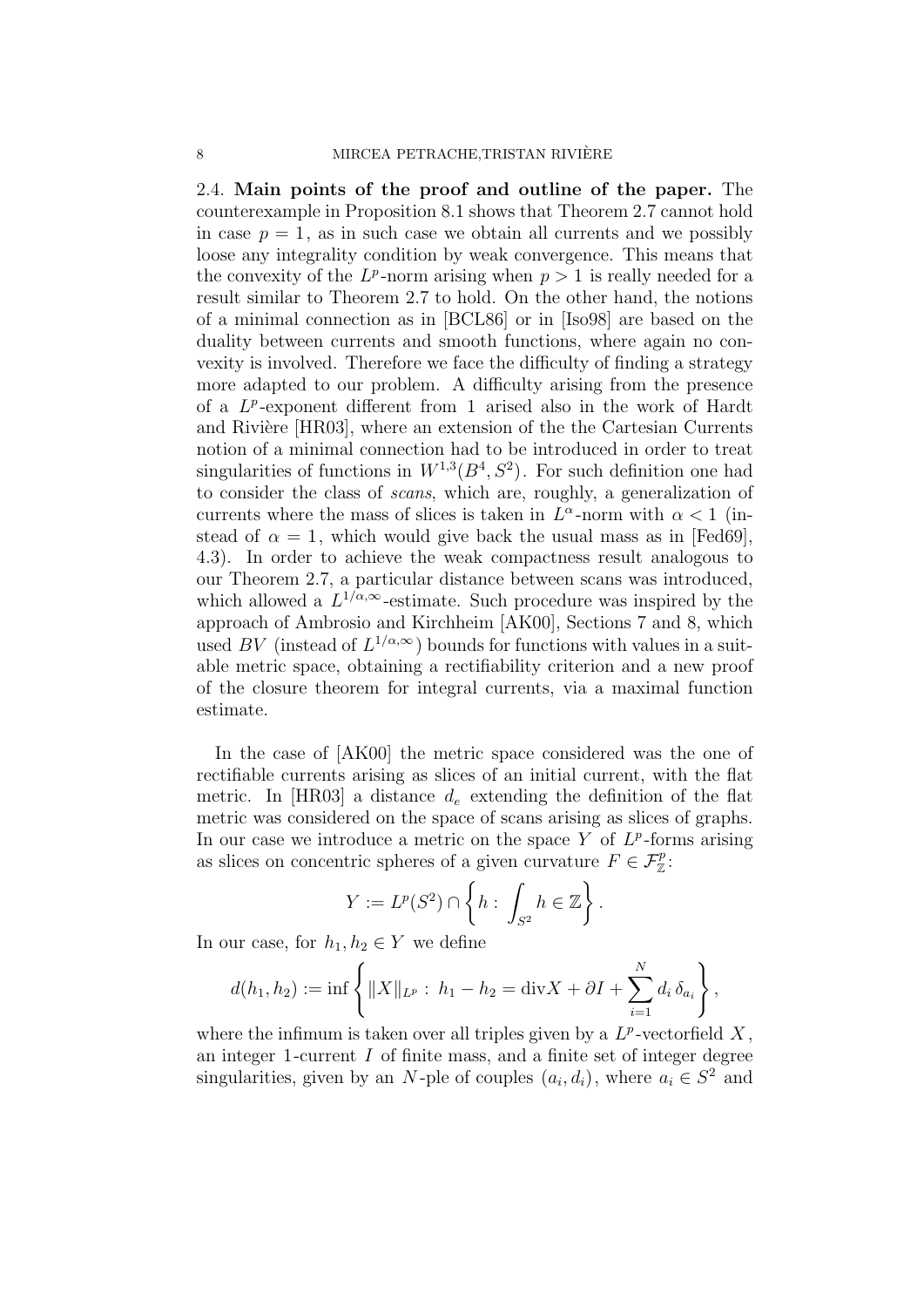$d_i \in \mathbb{Z}$ .

The fact that  $d$  is a metric is not immediate (see Section 3): in particular the implication

$$
d(h_1, h_2) = 0 \Rightarrow h_1 = h_2
$$

depends upon a result (see [Pet10], and Proposition 3.5) which says that flow lines of a  $L^p$ -vectorfield on  $S^2$  with div $V = \partial I$  where I is an integer multiplicity rectifiable 1 -current of finite mass can be represented as preimages  $u^{-1}(y), y \in \mathbb{S}^1$ , for some  $u \in W^{1,p}(S^2, S^1)$ .

The estimate connecting the distance d above to the ideas of [AK00,] HR03] is (see Proposition 4.1) a bound on the lipschitz constant of the slice function

$$
h: [s', s] \to (Y, d), \quad x \mapsto h(x) := T_x^* i_{\partial B_x(a)}^* F,
$$

where  $T_x(\theta) := a + x\theta$  maps  $S^2$  to  $\partial B_x(a)$ . We estimate the lipschitz constant of h in terms of the maximal function of the  $L^1$ -function

$$
f: [s', s] \to \mathbb{R}^+, \quad f(x) := ||h(x)||_{L^p}^p,
$$

an estimate in the same spirit of the one used in [HR03], which was a generalization of the pioneering approach of [AK00].

In *Section* 4 we prove a modified version of Theorem 9.1 of [HR03], which from the uniform  $L^{p,\infty}$ -bound on a sequence of maximal functions  $Mf_n$  defined as above (which is a direct consequence of the uniform  $L^p$ -bound on the sequence of curvatures  $F_n$  considered initially), allows us to deduce a kind of locally uniform pointwise convergence of the slices  $h_n(x)$  for a.e. x, up to the extraction of a subsequence. This uniformity is the main advantage of our whole construction, and this is why we have to introduce the above distance and maximal estimate. The seed from which our technique grew was planted by [AK00], and first developed in [HR03].

Section 6 is devoted to the verification of the hypotheses of the abstract Theorem 5.1, and Section 7 concludes that we can extract a subsequence as requested by Theorem 2.7.

The last *Section 8* is devoted to the proving the " $p = 1$ " part of Theorem 1.1, thereby also justifying the assumption " $p > 1$ " of Theorem 2.7.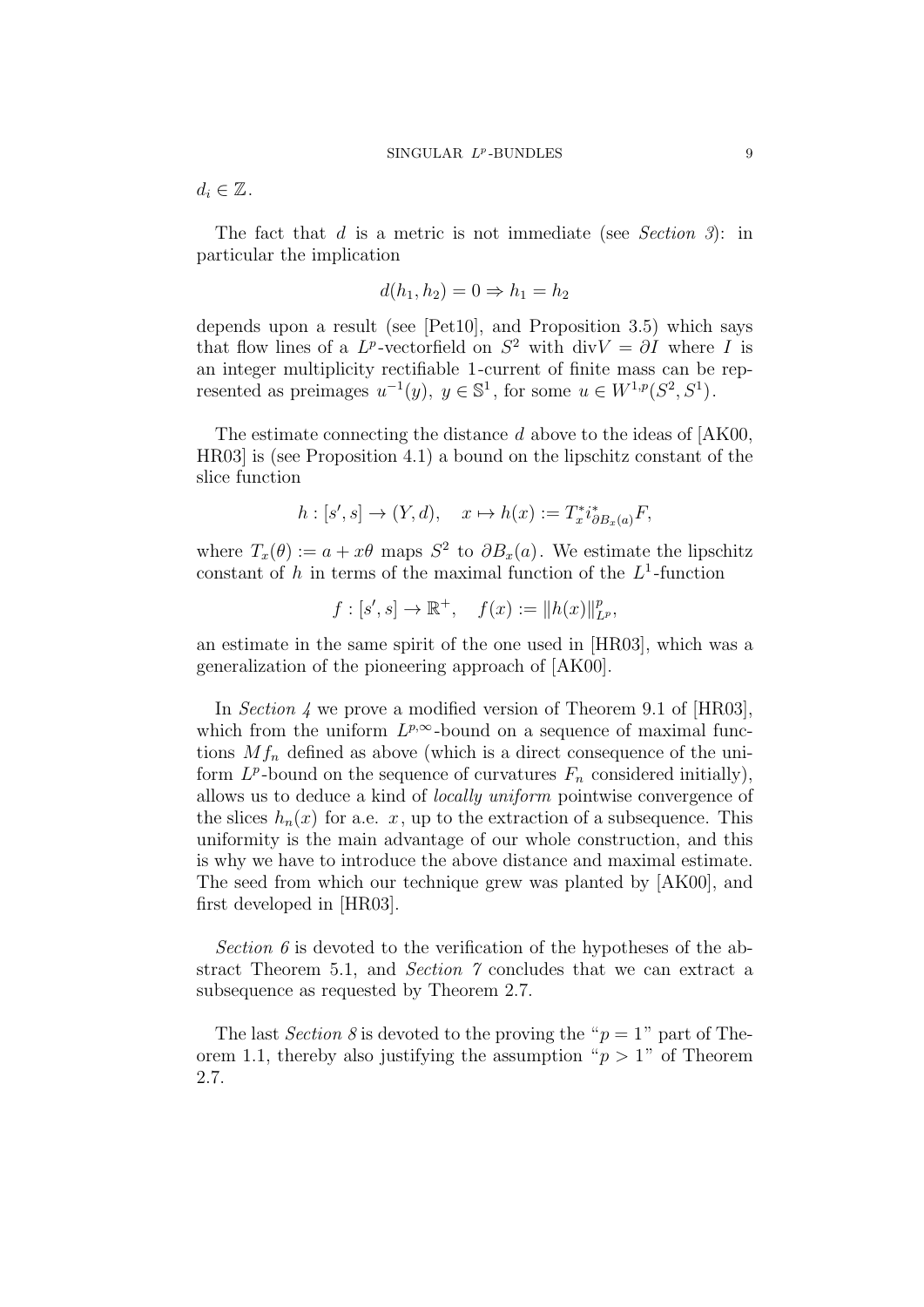#### 3. Definition of the metric

We consider the following function on 2-forms<sup>3</sup> in  $L^p(\wedge^2 D)$ , for some smooth domain  $D \subset \mathbb{R}^2$  or for  $D = S^2$ , and for  $1 < p < 3/2$ :

$$
d(h_1, h_2) = \inf \left\{ ||X||_{L^p} : h_1 - h_2 = \text{div} X + \partial I + \sum_{i=1}^N d_i \delta_{a_i} \right\},\,
$$

where the infimum is taken over all triples given by a  $L^p$ -vectorfield X, an integer 1-current  $I$  of finite mass, and a finite set of integer degree singularities, given by an N-ple of couples  $(a_i, d_i)$ , where  $a_i$  are points in D and the numbers  $d_i \in \mathbb{Z}$  represent the topological degrees of X near the singularities  $\{a_i\}$ .

Remark 3.1. We observe that up to changing the current I and the singularity set in the above triples, we may reduce to considering the case where the singularity set contains only one given point, for example the origin 0. More precisely, we can say that an equivalent formulation of the above distance is

$$
d(h_1, h_2) = \inf \{ ||X||_{L^p} : h_1 - h_2 = \text{div} X + \partial I + d\delta_0 \},
$$

where the infimum is now taken on all triples  $(X, I, d)$ , where  $X, I$  are as above, and d is some integer number.

Remark 3.2. In particular, from the above it follows that

$$
d(h_1, h_2) \neq \infty \ implies \int_D (h_1 - h_2) \in \mathbb{Z}.
$$
 (3.1)

Therefore the following function  $\tilde{d}$  is a priori different than d (and can be seen as an extension of d)

$$
\tilde{d}(h_1, h_2) = \inf \left\{ ||X||_{L^p} : h_1 - h_2 = \text{div}X + \partial I + \delta_0 \int_D (h_1 - h_2) \right\},\tag{3.2}
$$

since there is no apparent reason for it to be infinite when  $\int_D(h_1-h_2) \notin$  $\mathbb Z$  .

**Proposition 3.3.** The above defined function d is a metric on  $L^p(\wedge^2 D)$ , both in the case when  $D = [0, 1]^2$  and in the case  $D = S^2$ .

Proof. We will prove the three characterizing properties of a metric.

 ${}^{3}$ In order to avoid heavy notations, we will often use the formula  $(2.1)$ , identifying k-vectors with  $(n - k)$ -differential forms in an n-dimensional domain, without explicit mention.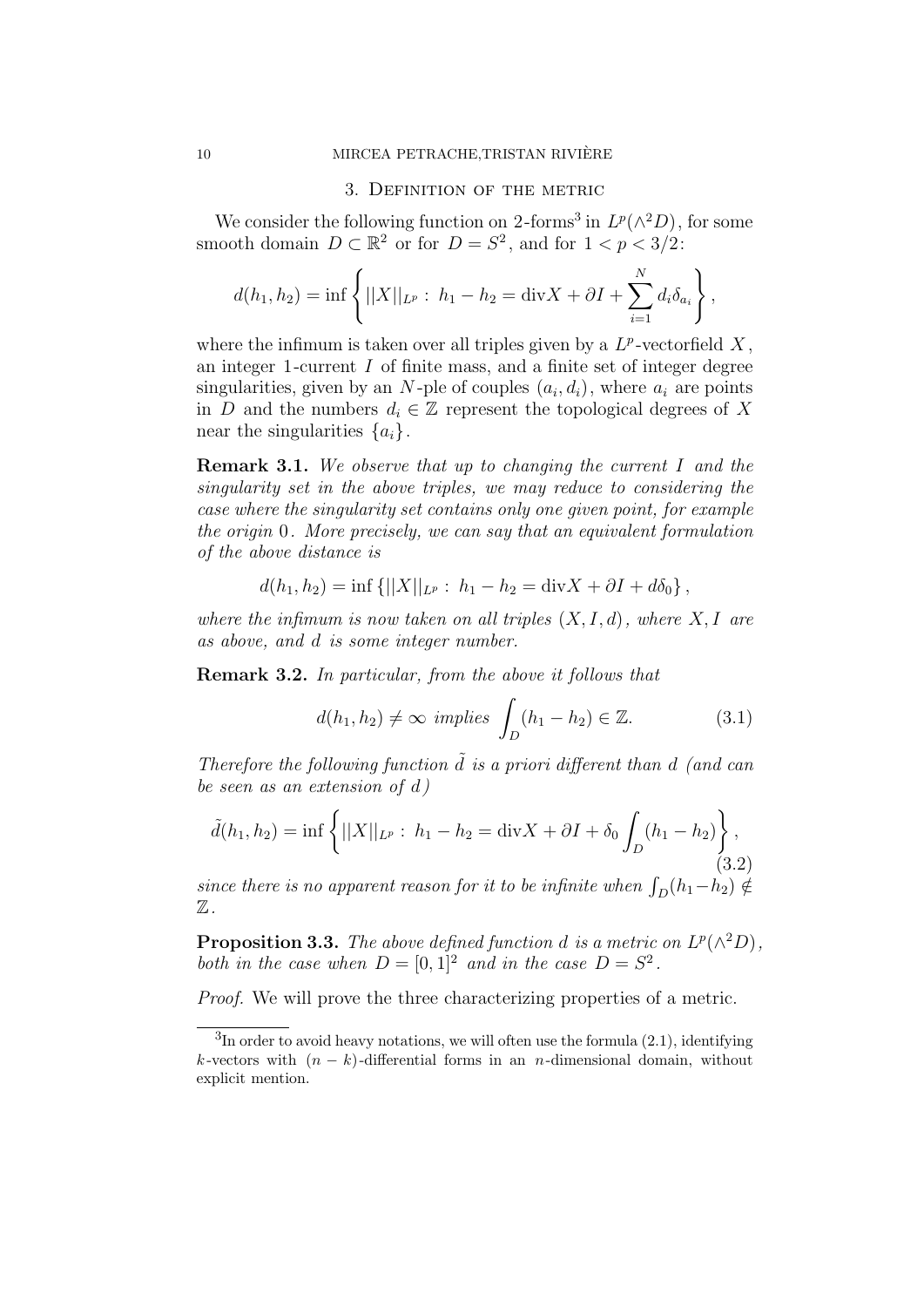- Reflexivity: This is clear since the  $L^p$ -norm, the space of integer 1-currents of finite mass and the space of finite sums  $\sum_{i=1}^{N} d_i \delta_{a_i}$ as above, are invariant under sign change.
- *Transitivity:* If we can write

$$
\begin{cases} h_1 - h_2 = \text{div}X_{\varepsilon} + \partial I_{\varepsilon} + \sum_{i=1}^N d_i \delta_{a_i} \\ h_2 - h_3 = \text{div}Y_{\varepsilon} + \partial J_{\varepsilon} + \sum_{j=1}^M e_j \delta_{b_j}, \end{cases}
$$

where

$$
\left\{ \begin{array}{l} ||X_{\varepsilon}||_{L^{p}} \leq d(h_1, h_2) + \varepsilon \\ ||Y_{\varepsilon}||_{L^{p}} \leq d(h_2, h_3) + \varepsilon, \end{array} \right.
$$

then we put  $Z_{\varepsilon} := X_{\varepsilon} + Y_{\varepsilon}, K_{\varepsilon} = I_{\varepsilon} + J_{\varepsilon}$  and we consider the singularity set  $\{(c_k, f_k)\}\$  where

$$
\begin{aligned}\n\{c_k\} &= \{a_i\} \cup \{b_j\} \\
f_k &= \begin{cases}\nd_i & \text{if } c_k = a_i, \ c_k \notin \{b_j\} \\
e_j & \text{if } c_k = b_j, \ c_k \notin \{a_i\} \\
d_i + e_j & \text{if } c_k = a_i = b_j.\n\end{cases}\n\end{aligned}
$$

We see that  $K_{\varepsilon}$  is still an integer 1-current of finite mass and that  $h_1 - h_3 = \text{div} Z_{\varepsilon} + \partial K_{\varepsilon} + \sum_k f_k \delta_{c_k}$ . Then we have:

 $d(h_1, h_3) \leq ||Z_{\varepsilon}||_{L^p} \leq ||X_{\varepsilon}||_{L^p} + ||Y_{\varepsilon}||_{L^p} \leq d(h_1, h_2) + d(h_2, h_3) + 2\varepsilon,$ 

and as  $\varepsilon \to 0$  we obtain the transitivity property of  $d(\cdot, \cdot)$ .

• *Nondegeneracy:* This is the statement of the following proposition.

$$
\Box
$$

**Proposition 3.4.** Under the hypotheses above,  $d(h_1, h_2) = 0$  implies  $h_1 = h_2$  almost everywhere, for  $1 < p < 2$ .

*Proof.* We may suppose without loss of generality that  $\int_D (h_1-h_2) \in \mathbb{Z}$ . We start by taking a sequence of forms  $X_{\varepsilon}$  such that

$$
\begin{cases} ||X_{\varepsilon}||_{L^{p}} \to 0 \\ h_{1} - h_{2} = \text{div}X_{\varepsilon} + \partial I_{\varepsilon} + \delta_{0} \int_{D} (h_{1} - h_{2}). \end{cases}
$$

We would be almost done, if we could control also the convergence of the 1-currents  $I_{\varepsilon}$ . To do so, we start by expressing the boundaries  $\partial I_{\varepsilon}$ in divergence form. Therefore, we consider the equations

$$
\begin{cases} \Delta \psi = h_1 - h_2 + \delta_0 \int_D (h_2 - h_1) \\ \int_D \psi = 0 \end{cases}
$$
 (3.3)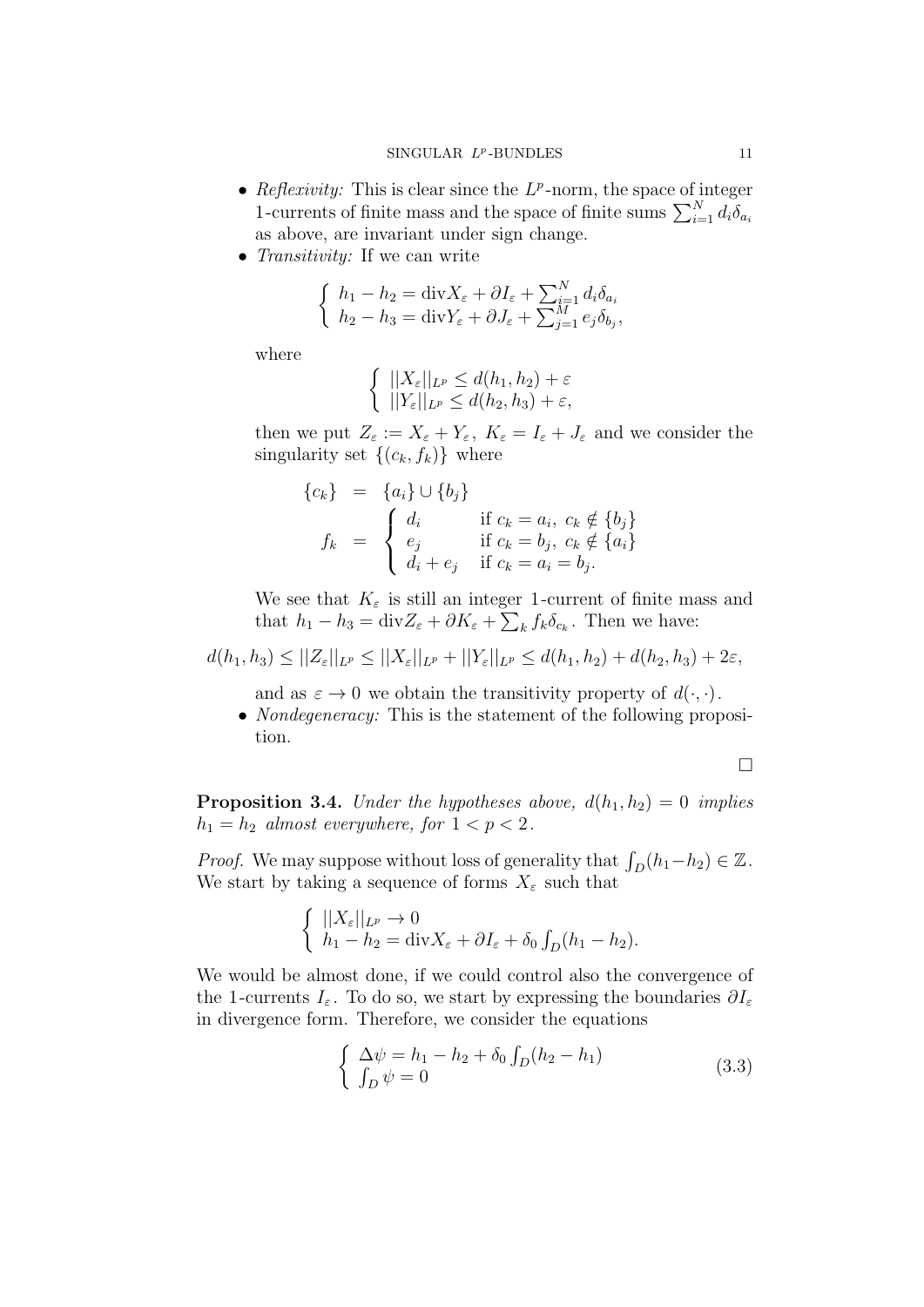(by classical results, this equation has a solution whose gradient is in  $L^q$  for all q such that  $q < 2$  and  $q \leq p$ ) and

$$
\begin{cases}\n\Delta \varphi_{\varepsilon} = \text{div} X_{\varepsilon} \\
\int_{D} \varphi_{\varepsilon} = 0\n\end{cases}
$$
\n(3.4)

This second equation can be interpreted in terms of the Hodge decomposition of the 1-form associated to  $X_{\varepsilon}$ : indeed, for a  $L^{p}$  1-form  $\alpha$  we know by classical results that it can be Hodge-decomposed as

$$
\begin{cases} \alpha = df + d^*\omega + h, \text{ where} \\ \int_D f = 0, \int_D * \omega = 0, \Delta h = 0, \text{ and} \\ ||df||_{L^p} + ||d^*\omega||_{L^p} + ||h||_{L^p} \le C_p ||\alpha||_{L^p}. \end{cases}
$$

Therefore in equation  $(3.4)$  we can associate (via formula  $(2.1)$ ) a 1form  $\alpha$  to  $X_{\varepsilon}$  and take  $\varphi_{\varepsilon}$  equal to the function f coming from the above decomposition. Then an easy verification shows that (3.4) is verified.

We have thus, that both (3.3) and (3.4) have a solution, and such solutions satisfy the following estimates:

$$
\begin{cases} \|\nabla \varphi_{\varepsilon}\|_{L^p} \leq c_p \|X_{\varepsilon}\|_{L^p} \to 0 \\ \nabla \psi \in W^{1,p} \subset L^p \text{ since } p^* = \frac{2p}{2-p} > p. \end{cases}
$$

Then (supposing  $p < 2$ ) we obtain

$$
\begin{cases} \partial I_{\varepsilon} = \operatorname{div}(\nabla(\varphi_{\varepsilon} - \psi)) \\ ||\nabla(\varphi_{\varepsilon} - \psi)||_{L^{p}} \text{ is bounded} \end{cases}
$$
 (3.5)

Now we consider the vector field  $\nabla(\varphi_{\varepsilon} - \psi) := V_{\varepsilon} \in L^p(D, \mathbb{R}^2)$ .

**Proposition 3.5** ([Pet10]). Suppose that we have a function  $V \in$  $L^p(D,\mathbb{R}^2)$  with  $p>1$ , for a domain  $D \subset \mathbb{R}^2$  or for  $D=S^2$ , whose divergence can be represented by the boundary of an integer 1-current *I* on *D*, *i.e.* for all test functions  $\gamma \in C_c^{\infty}(D,\mathbb{R})$  we have

$$
\int_{D} \nabla \gamma(x) \cdot V(x) dx = \langle I, \nabla \gamma \rangle.
$$
 (3.6)

Then there exists a  $W^{1,p}$ -function  $u : D \to S^1 \simeq \mathbb{R}/2\pi\mathbb{Z}$  such that  $\nabla^{\perp}u=V$ .

Applying Lemma 3.6 to the current  $I_{\varepsilon}$  of (3.5), we can write

$$
\begin{cases} \nabla^{\perp} u_{\varepsilon} = \nabla (\varphi_{\varepsilon} - \psi) \\ \n\partial I_{\varepsilon} = \text{div} (\nabla (\varphi_{\varepsilon} - \psi)) \\ \n\|\nabla u_{\varepsilon}\|_{L^p} \leq C \|\nabla (\varphi_{\varepsilon} - \psi)\|_{L^p} \leq C. \n\end{cases}
$$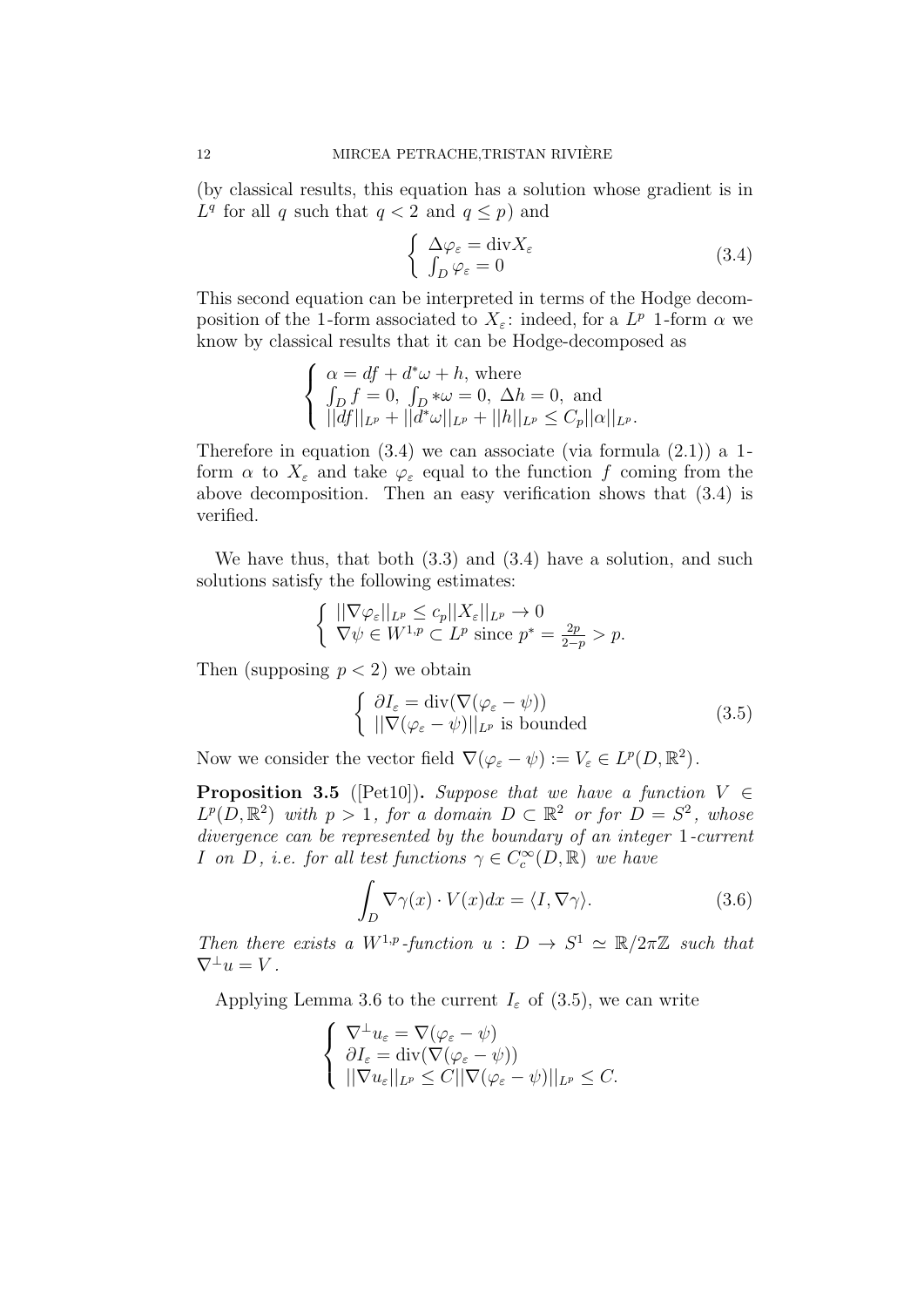#### $SINGULAR$   $L^p$ -BUNDLES 13

Then we have that a subsequence  $u_k$  of the  $u_{\varepsilon}$  converges weakly in  $W^{1,p}(D,\mathbb{R}^2)$  to a limit  $u_0$ , and thus it converges in  $L^1_{loc}$ , proving that  $u_0 \in W^{1,p}(D,\mathbb{R}^2)$ . Now, the  $u_k$  converge to  $u_0$  almost everywhere, and thus the limit function  $u_0$  also has almost everywhere values in  $S^1$ . Since we know now that  $u_k \stackrel{L^1}{\rightarrow} u_0$  and that  $||u_k||_{L^{\infty}} \leq 1$ , we obtain by interpolation  $u_k \stackrel{L^r}{\rightarrow} u_0$  for all  $r < \infty$ . Therefore (by choosing  $r = \frac{q}{q}$ )  $q-1$ and by Young's inequality) it follows that

$$
\nabla^{\perp} u_k \stackrel{L^1}{\to} \nabla^{\perp} u_0. \tag{3.7}
$$

By a generalization of Sard's theorem, the fibers  $F_{\varepsilon}(\sigma) := \{x \in D :$  $u_{\varepsilon}(x) = \sigma$  for  $\sigma \in S^1$  are rectifiable for almost all  $\sigma$  and can be given a structure of integer 1-currents. Then for almost all  $\sigma \in S^1$  we have

$$
\partial [F_{\varepsilon}(\sigma)] = \partial I_{\varepsilon}.
$$

By (3.7) we also obtain that the  $L^p$ -weak limit  $\nabla(\varphi_0 - \psi)$  exists up to extracting a further subsequence, and it is equal to  $\nabla^{\perp} u_0$ . Therefore, again by Sard's theorem, its divergence is the boundary of an integer 1-current  $I_0$ , which can be described using a generic fiber  $F_0(\sigma)$  of  $u_0$ :

$$
\mathrm{div}\nabla(\varphi_0-\psi)=\partial I-0.
$$

Since  $u_0 \in W^{1,p}$ , by an easy application of the Fubini theorem to the generalized coarea formula, we have that the generic fibers  $F(\sigma)$  have finite  $\mathcal{H}^1$ -measure, thus  $I_0$  has finite mass.

Since  $\nabla \psi \in L^p$ , from

$$
\nabla^{\perp} u_k = \nabla (\psi - \varphi_k) \stackrel{L^1}{\to} \nabla^{\perp} u_0
$$

we deduce that  $\nabla \varphi_k \stackrel{L^1}{\to} \nabla \varphi_0$ . On the other hand,  $\nabla \varphi_\varepsilon \stackrel{L^p}{\to} 0$  together with  $(3.3)$ , implies that there exists an integer 1-current such that

$$
h_1 - h_2 = \partial I_0. \tag{3.8}
$$

The following lemma concludes the proof.

Lemma 3.6. If the boundary of an integer multiplicity finite-mass 1current I on a domain  $D \subset \mathbb{R}^2$  can be represented by a  $L^p$ -function for  $p \geq 1$ , then  $\partial I = 0$ .

*Proof.* Suppose for a moment that  $\partial I \neq 0$  and that there exists a function h such that for all  $\varphi \in C_c^1(D)$  there holds

$$
\langle \varphi, h \rangle = \langle \varphi, \partial I \rangle.
$$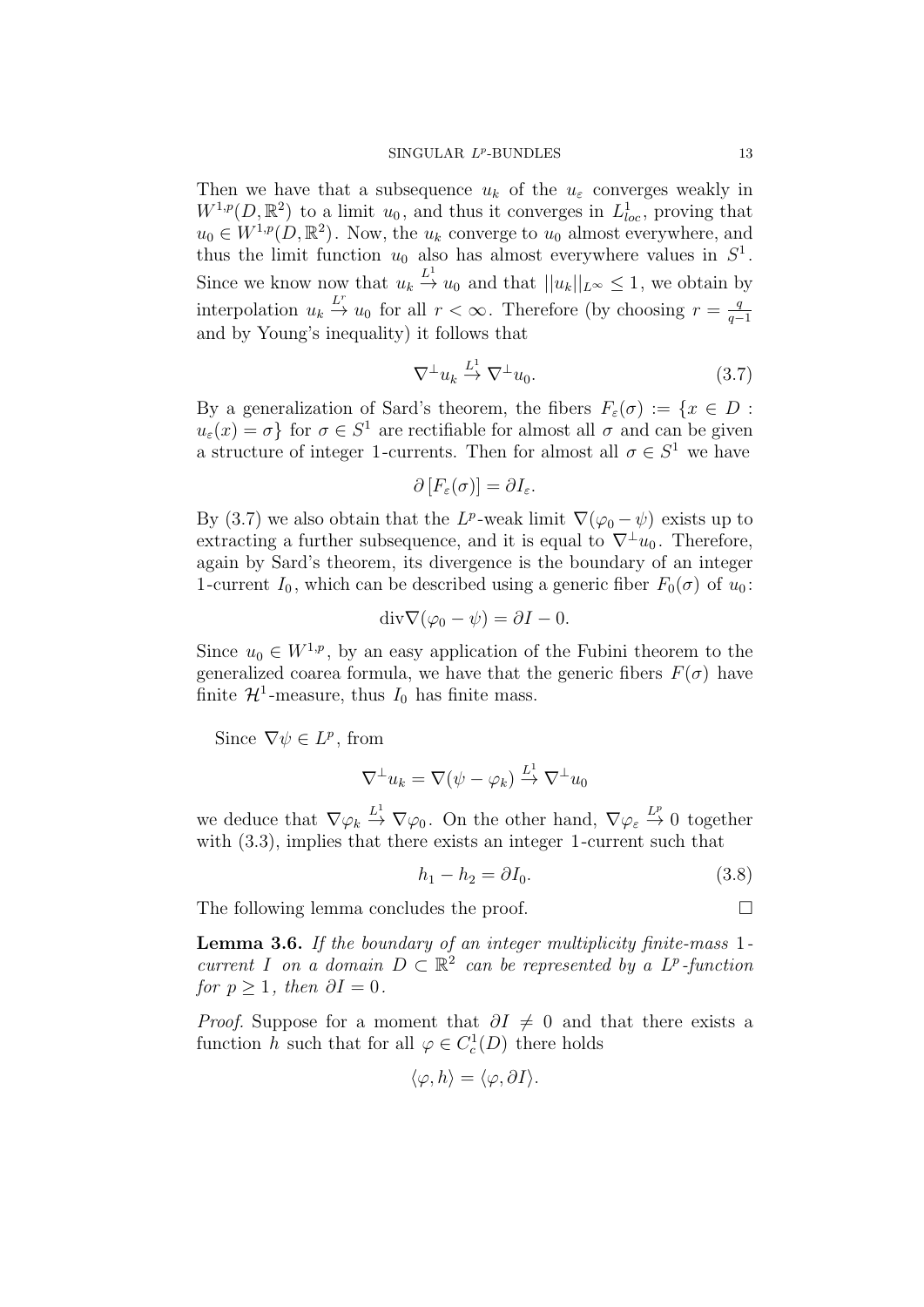If we take a smooth positive radial function  $\varphi \in C_c^1(B_1(0))$  which is equal to 1 on  $B_{1/2}(0)$  and we consider a point of approximate continuity  $x_0$  of h such that  $h(x_0) \neq 0$ , then we will also have

$$
M(I)||\nabla \varphi||_{L^{\infty}} \geq \left| \left\langle \nabla_x \left( \frac{1}{\varepsilon} \varphi(\varepsilon(x - x_0)) \right), I \right\rangle \right|
$$
  

$$
= \frac{1}{\varepsilon} \left| \int \varphi(\varepsilon(x - x_0)) h(x) dx \right|
$$
  

$$
\geq \frac{c |h(x_0)|}{\varepsilon},
$$

which for  $\varepsilon > 0$  small enough is a contraddiction.

# 4. Application of the above defined metric in the case of  $D = S^2$

We hereby consider a 2-form h on  $B^3 := B_1^3(0)$  such that  $i_{\partial B^3}^* h = 0$ and we suppose that for a fixed point  $a \in B^3$  and for  $0 < s' < s <$ dist $(a, \partial B^3)$  there holds

$$
\forall x \in [s', s], \int_{\partial B_x(a)} i^*_{\partial B_x(p)} h \in \mathbb{Z}.
$$

We also suppose that there exists an integral 1-current I in  $[0, 1]^3$  such that  $\partial I$  can be represented by \*dh. In this case we have the following result:

Proposition 4.1. Under the above hypotheses, for each subinterval  $K \subset [s', s]$  there exists a function  $M_K \in L^{1,\infty}(K, \mathbb{R})$ , such that there holds

$$
[M_K(x)]^{1/p} \ge \operatorname{esssup}_{x \ne \tilde{x} \in K} \frac{d(h(x), h(\tilde{x}))}{|x - \tilde{x}|},\tag{4.1}
$$

Where the 2-form  $h(x) := T_x^* i_{\partial B_x(a)}^* h$  on  $S^2$  corresponds to the restriction  $i^*_{\partial B_x(a)}h$  through the affine map  $T_x : S^2 \to \partial B_x(a)$ ,  $T_x(\theta) := a+x\theta$ .

*Proof.* Without loss of generality, we may suppose that  $s = 1$  and that  $a$  is the origin. We start by observing that given a subinterval  $K' = [t, t + \delta] \subset K$ , we may consider (in polar coordinates) a function  $\overline{\varphi}(\theta, r) = \varphi(\theta)$  on  $B_1(0) \setminus \{0\}$  and identify the 2-form h with the 1form \*h. Then for  $x \in ]0,1]$ ,  $i^*_{\partial B_x(0)}h$  will be identified with a 1-form tangent to  $\partial B_x(0)$ , and therefore  $h(x)$  is identified with a 1-form (or, after fixing the standard metric, with a 1-vector field) on  $S^2$ . Observe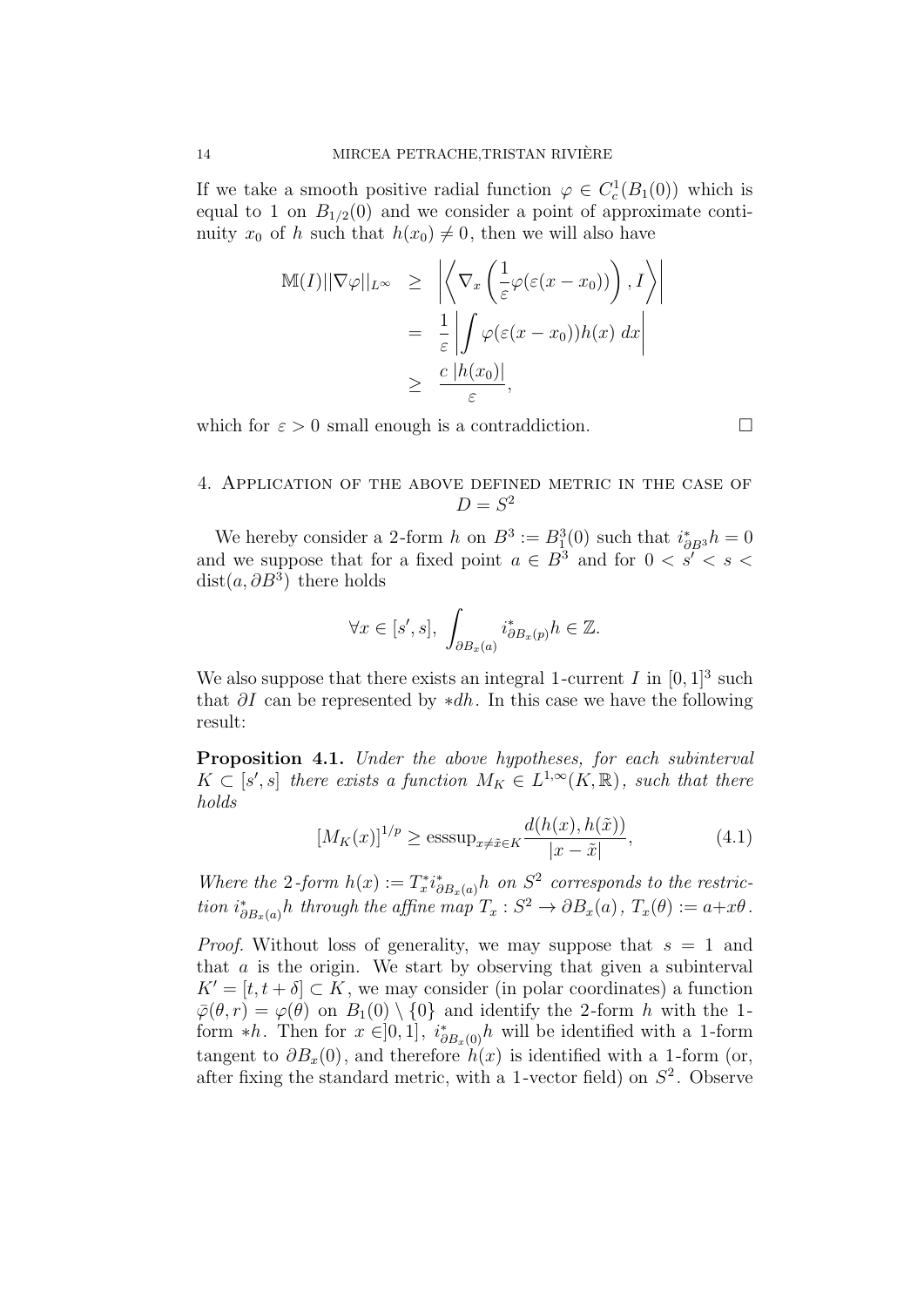that

$$
\left\langle \varphi, *_{S^2} d_{S^2} \left( \int_t^{t+\delta} h(x) dx \right) \right\rangle_{S^2} = \int_{S^2} \nabla \varphi(\theta) \cdot \left( \int_t^{t+\delta} h(x)(\theta) dx \right) d\theta
$$
  
\n
$$
= \int_t^{t+\delta} \int_{S^2} \langle d\varphi(\theta), h(x)(\theta) \rangle dx d\theta
$$
  
\n
$$
= \int_{\Omega} \langle d\varphi(\theta), i^*_{\partial B_x}(*h)(\theta) \rangle dV
$$
  
\n
$$
= \int_{\Omega} \langle d\bar{\varphi}, *h \rangle dV
$$
  
\n
$$
= \int_{\Omega} \langle \bar{\varphi}, *dh \rangle dV + \int_{\partial B_{t+\delta}} * (i^*_{\partial B_{t+\delta}} h) \bar{\varphi} d\sigma
$$
  
\n
$$
- \int_{\partial B_t} * (i^*_{\partial B_t} h) \bar{\varphi} d\sigma
$$
  
\n
$$
= \int_{\Omega} \langle \bar{\varphi}, *dh \rangle dV + \int_{S^2} h(t+\delta) \varphi d\theta
$$
  
\n
$$
- \int_{S^2} h(t) \varphi d\theta,
$$

where  $\Omega := B_1 \setminus B_{s'}$ . We used above the definition of  $h(x)$  and the fact that since  $\bar{\varphi}$  depends only on  $\theta$  we have that for any one-form  $\omega$  there holds  $\langle d\bar{\varphi}, \omega \rangle_{\partial B_x} = \langle d\bar{\varphi}, i^*_{\partial B_x} \omega \rangle_{\partial B_x}$ . We now use the property relating the 1-current  $I$  to the form  $h$ :

$$
\int_{\Omega} \langle \bar{\varphi}, *dh \rangle \ dV = \langle \bar{\varphi}, (\partial I) \llcorner \Omega \rangle \, .
$$

The following formula holds for  $C^1$ -approximations  $\chi_{\varepsilon} \in C_c^{\infty}(]0,1[^3)$ of the characteristic function of  $\Omega$ :

$$
(\partial I) \llcorner \Omega = \lim_{\varepsilon \to 0} (\partial I) \llcorner \chi_{\varepsilon} = \lim_{\varepsilon \to 0} [\partial (I \llcorner \chi_{\varepsilon}) + I \llcorner (d \chi_{\varepsilon})] = \partial (I \llcorner \Omega) + \lim_{\varepsilon \to 0} I \llcorner (d \chi_{\varepsilon}),
$$

and the last term can be expressed in terms of slices along the proper function

$$
f: B_1 \setminus B_{s'} \rightarrow [s', 1]
$$

$$
(\theta, r) \mapsto r,
$$

keeping in mind that  $\Omega = f^{-1}([t, t + \delta])$ : we have

$$
\lim_{\varepsilon \to 0} I \llcorner (d \chi_{\varepsilon}) = \langle I, f, t+\delta \rangle - \langle I, f, t \rangle,
$$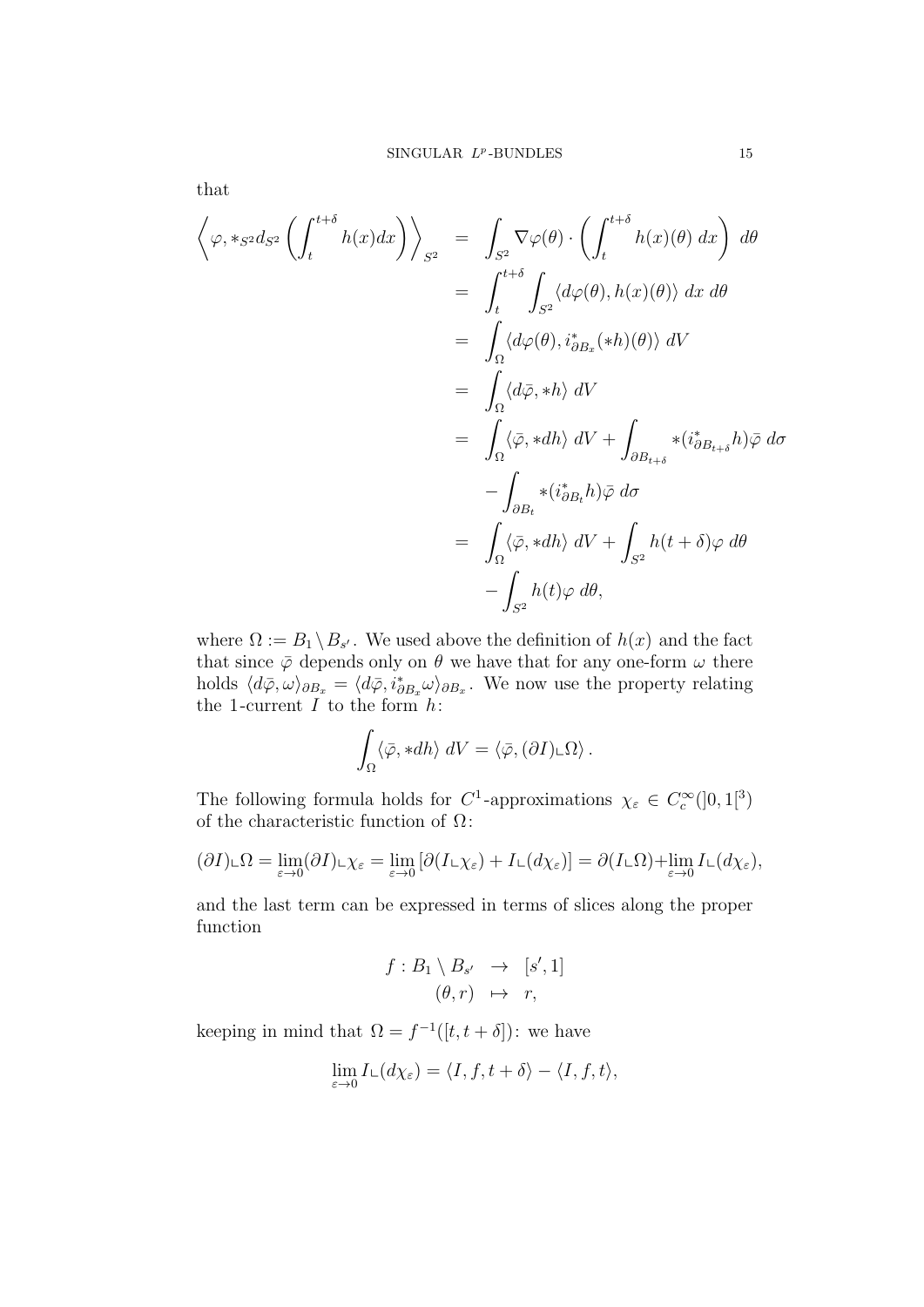and we observe therefore that for almost all values of t and  $t + \delta$  the above contribution is an integer 0 -current, so from

$$
\int_{s'}^{1} \mathbb{M}\langle I,f,\tau\rangle d\tau = \mathbb{M}\left(I\llcorner f^{\#}(\chi_{[s',1]}d\tau)\right) \leq C_{s'}\mathbb{M}(I) < \infty,
$$

we obtain that it has also finite mass for almost all choices of t and  $t+\delta$ , therefore it is a finite sum of Dirac masses with integer coefficients. We now use the following easy lemma:

**Lemma 4.2.** With the above notations, if  $\overline{J}$  is a finite mass rectifiable integer 1-current in  $B_y \setminus B_x$  for  $1 > y > x > 0$ , then there exists a finite mass rectifiable integer 1-current supported on  $\partial B_x$  such that

- for all functions  $\overline{\varphi}(\theta, r) = \varphi(\theta)\chi(r)$  where  $\chi \in C_c^{\infty}(]0, 1]$  and  $\chi \equiv 1$  on  $[x, y]$ , there holds  $\langle \overline{\varphi}, \partial \overline{J} \rangle = \langle \varphi, \partial \overline{J} \rangle$ ,
- $\mathbb{M}(\bar{J}) \leq \mathbb{M}(J)$

Applying the above lemma to  $\bar{J} = I \llcorner \Omega$ , we obtain

$$
\langle \partial (I \llcorner \Omega), \bar{\varphi} \rangle = \langle \partial J, \varphi \rangle,
$$

where  $J$  is a finite mass rectifiable integer 1-current. We can summarize what shown so far by writing (all the objects being defined on  $S^2$ )

$$
*d\left(\int_{t}^{t+\delta} h(x)dx\right) = h(t+\delta) - h(t) + \langle I, f, t+\delta \rangle - \langle I, f, t \rangle + \partial J
$$

$$
= h(t+\delta) - h(t) + \sum_{i=1}^{N} d_{i}\delta_{a_{i}} + \partial J.
$$

Therefore, by definition of the metric  $d(\cdot, \cdot)$ , it follows that

$$
d(h(t), h(t+\delta)) \leq \left\| \int_{t}^{t+\delta} h(x) \, dx \right\|_{L^{p}(S^{2})}.
$$

We further compute:

$$
d(h(t), h(t + \delta)) \leq \left[ \int_{S^2} \left| \int_t^{t+\delta} h(r)(\theta) dr \right|^p d\theta \right]^{1/p}
$$
  

$$
\leq \delta^{1-\frac{1}{p}} \left[ \int_t^{t+\delta} \int_{S^2} |h(r)(\theta)|^p dr d\theta \right]^{1/p}
$$
  

$$
\leq \delta \left[ M_K \left( \int_{S^2} |h(\cdot)|^p \right) (t) \right]^{1/p},
$$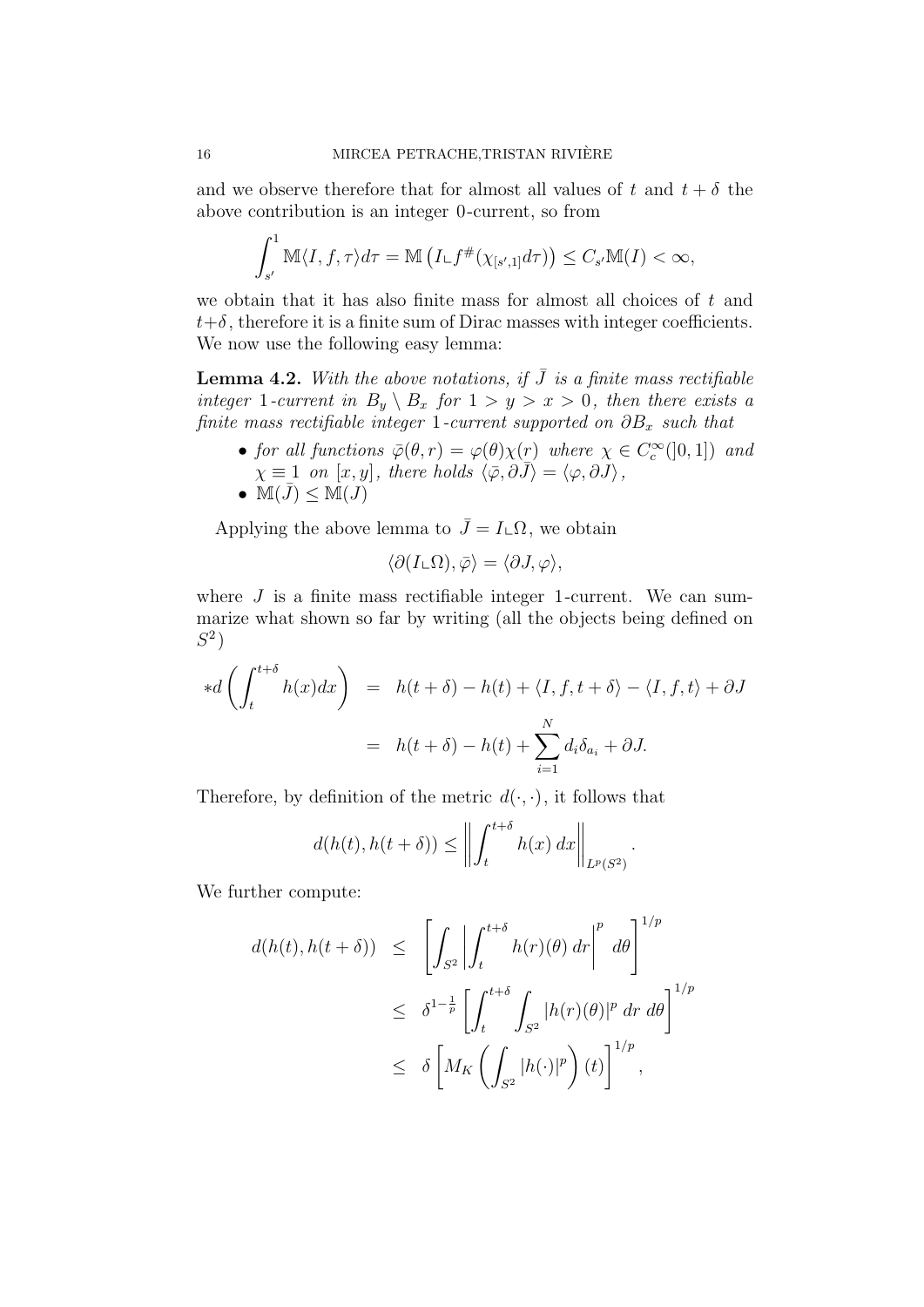where  $M_K f$  is the uncentered maximal function of f on the interval  $K$ , defined as

$$
M_K f(x) = \sup \left\{ \frac{1}{|B_{\rho}(Y)|} \int_{B_{\rho}(Y)} |f| : x \in B_{\rho}(y) \subset K \right\}.
$$

# 5. The almost everywhere pointwise convergence **THEOREM**

We next call

$$
N_I h(t) := \left[ M_I \left( \|h(r)\|_{L^p(D)}^p \right) (t) \right]^{1/p},
$$

where  $D = [0, 1]^2$  or  $D = S^2$ .

Then the following is a restatement of the equation (4.1) in terms of  $N_k h$ :

For all  $x, y \in I$ , there holds  $N_I h(x)|x - y| > d(h(x), h(y))$ . (5.1) Consider now the metric space

$$
Y := [L^{p}(D), d(\cdot, \cdot)] \cap \{h : \int_{D} h \in \mathbb{Z}\}.
$$
 (5.2)

It is clear that  $f := \left[t \mapsto ||h(t)||_{I}^{p}\right]$  $\left[\begin{array}{c} p \ L^p(D) \end{array}\right] \in L^1([s', s])$  for all  $0 < s' < s \leq$ 1, therefore, by the usual Vitali covering argument for  $M_I f$  we obtain that there exists a dimensional constant  $C$  for which

$$
\sup_{\lambda>0} \lambda^p |\{t \in I : N_I h(t) > \lambda\} \le C \int_I |f(x)| dx.
$$
 (5.3)

We can now prove the following analogue of [HR03]'s Theorem 9.1 (a proof is provided just in order to convince the reader that the hypotheses in the original statement can be changed: in fact it is completely analogous to the original one).

**Theorem 5.1.** Suppose that for each  $n = 1, 2, ..., h_n : [0, 1] \rightarrow Y$  is a measurable function such that for all sbintervals  $I \subset [0,1]$  there holds

$$
\sup_{\lambda>0} \lambda^p |\{t \in I \ N_I h_n(t) > \lambda\}| \le \mu_n(I) \tag{5.4}
$$

for some function  $N_I h_n$  satisfying (5.1), where  $\mu_n$  are positive measures on  $[0, 1]$  such that  $\sup_n \mu_n([0, 1]) < \infty$ . We also suppose that a lower semicontinuous functional  $\mathcal{N}: Y \to \mathbb{R}^+$  is given, and that

• the sublevels of  $N$  are sequentially compact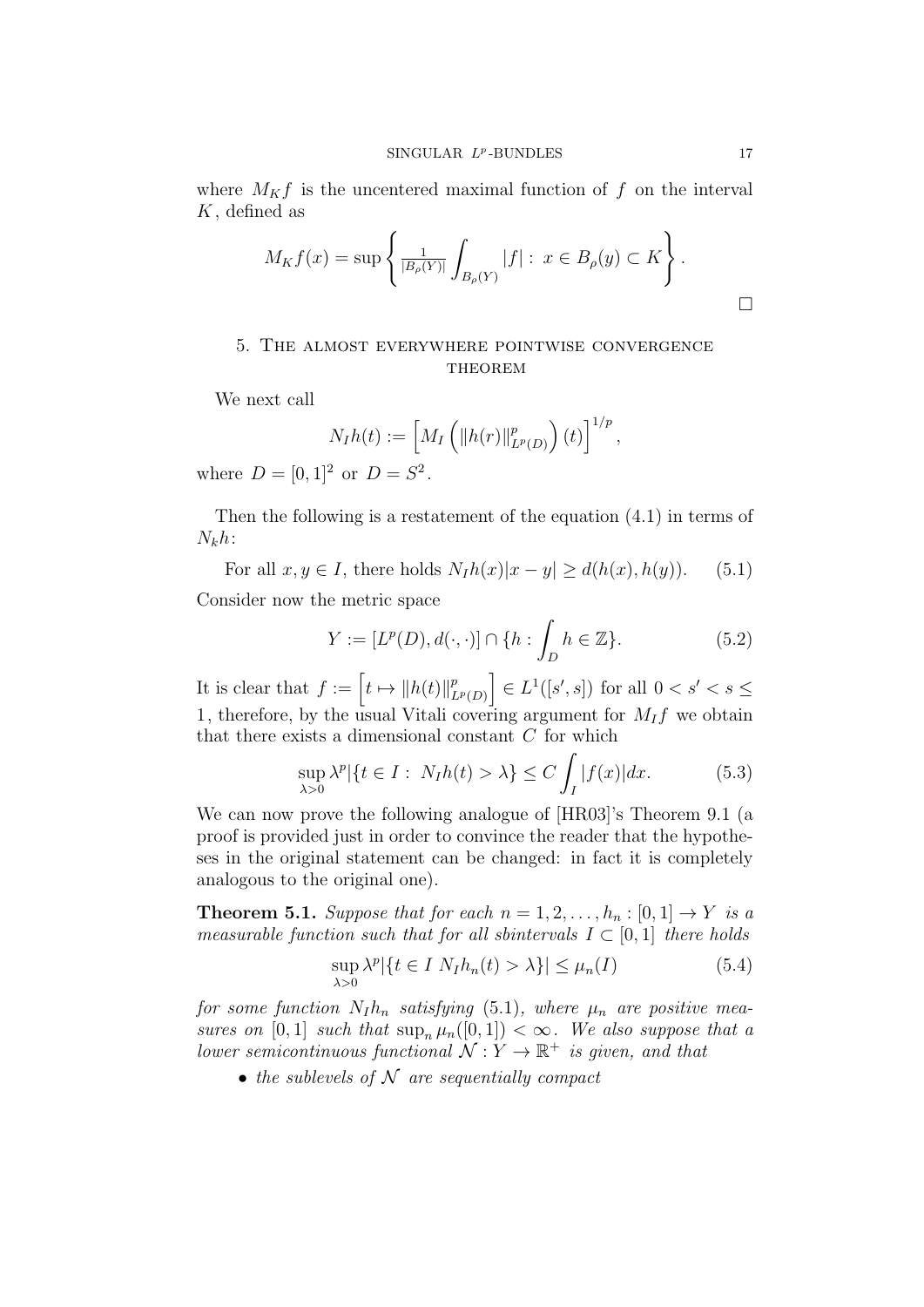• there holds  
\n
$$
\sup_{n} \int_{[0,1]} \mathcal{N}(h_n(x)) dx < L < \infty \text{ for some } L \in \mathbb{R}.
$$
\n(5.5)

Then the sequence  $h_n$  has a subsequence that converges pointwise almost everywhere to a limiting function  $h: X \to Y$  satisfying

- $\int_{[0,1]} \mathcal{N}(h(x))dx \leq L,$
- $\forall I \subset [0,1], \ \sup_{\lambda>0} \lambda^p | \{ t \in I \ \tilde{N}_I h(t) > \lambda \} \leq \sup_n \mu_n(I), \ where$ again  $\tilde{N}_I h$  satisfies (5.1).

**Remark 5.2.** In Theorem 5.1 we considered the interval [0, 1] instead of  $[s', s]$  just for the sake of simplicity; the above results clearly extend also to the general case.

*Proof.* Claim 1. It is enough to find a subsequence  $f_{n'}$  which is pointwise a.e. Cauchy convergent. Indeed, in such case for a.e.  $x \in [0,1]$ there will exist a unique limit  $f(x) := \lim f_{n}(x) \in \hat{Y}$ , the completion of Y. For such x we can then use Fatou's lemma and  $(5.5)$ , obtaining for a.e. x a further subsequence  $n''$  (which depends on x), along which  $\mathcal{N}(f_{n^{\prime\prime}}(x))$  stays bounded. By compactness of the sublevels of N we then have that  $f(x) \in Y$ .

Next, the lower semicontinuity of  $N$  implies that the property (5.5) passes to the limit, while for the other claimed property we may take

$$
\tilde{N}_I h(x) := \sup_{I \ni \tilde{x} \neq x} \frac{d(h(x), h(\tilde{x}))}{|x - \tilde{x}|}
$$

and then use (5.1) to obtain

$$
d(h(x), h(\tilde{x})) = \lim_{n'} d(h_{n'}(x), h_{n'}(\tilde{x})) \le \liminf_{n'} N_I h_{n'}(x) |x - x'|,
$$

which gives (5.4) for  $\tilde{N}_I h_{n'}$ , since it shows that  $\tilde{N}_I h(x) \leq \liminf_{n'} N_I h_{n'}(x)$ . This proves Claim 1.

Wanted properties. We will obtain the wanted subsequence  $(n')$ by starting with  $n_0(i) = i$  and successively extracting a subsequence  $n_k(j)$  of  $n_{k-1}(j)$  for increasing k. In parallel to this (for each  $k \geq 0$ )

- we will select countable families  $\mathcal{I}_k$  of closed subintervals of [0, 1] which cover [0, 1] up to a nullset  $Z_k$
- for  $I \in \mathcal{I}_k$  we will give a point  $c_I \in I$  such that  $y_{j,I} := h_{n_k(j)}(c_I)$ are Cauchy sequences for all  $I \in \mathcal{I}_k$  and

$$
\limsup_{j} N_{I} h_{n_{k}(j)}(c_{I}) \leq \frac{1}{k|I|} \tag{5.6}
$$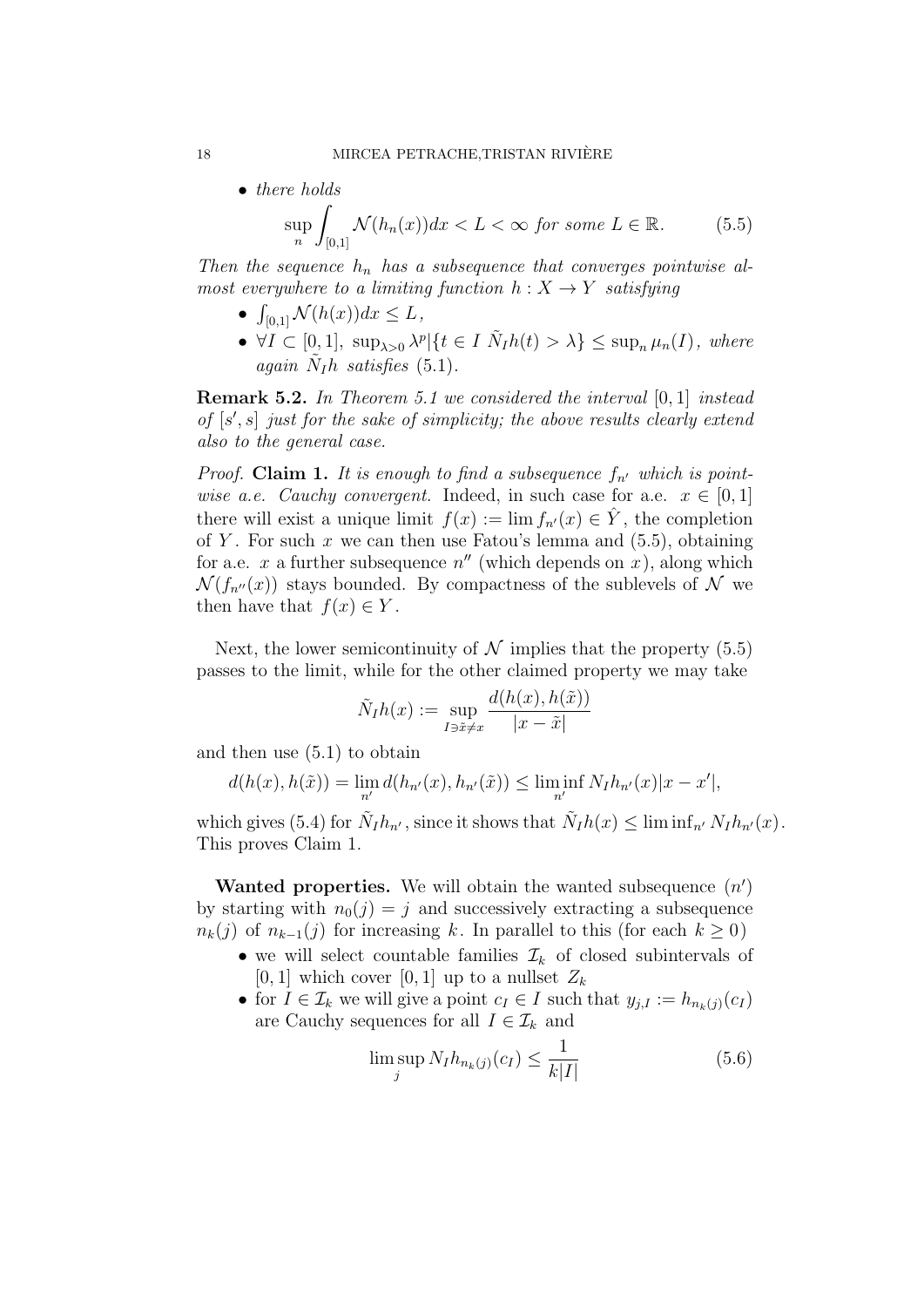Claim 2. The above choices guarantee the existence of a pointwise almost everywhere Cauchy subsequence  $h_{n'}$ . Indeed, we can then take a diagonal subsequence  $j' = n_j(j)$ , and use the fact that the nullsets  $Z_k$  have as union a nullset Z. Then for  $I \in \mathcal{I}_k$  with k big enough, we have  $d(f_{i'}(c_I), f_{j'}(c_I)) < \varepsilon/3$  for  $i', j'$  big enough, while for  $x \in I$ , by  $(5.6)$  there exists C close to 1 such that

$$
d(h_{i'}(x), h_{i'}(c_I)) \le N_I h_{i'}(c_I) |I| \le C \frac{1}{k}.
$$

From these two estimates it follows that for all  $x \in [0,1] \setminus Z$  the sequence  $h_{j'}$  is Cauchy, as wanted.

Obtaining the wanted properties. The subsequence  $n_k(j)$  of  $n_{k-1}(j)$  will be also obtained by a diagonal extraction applied to a nested family of subsequences  $n_{k-1}$   $\prec m_1$   $\prec m_2$   $\prec \dots$  (where  $a \prec$ b means that  $b(j)$  is a subsequence of  $a(j)$ ). We describe now the procedure used to pass from  $n_{k-1}$  to  $m_1$ .

We choose an integer  $q$  such that

$$
q>2k^p\sup_n\mu_n([0,1])
$$

and we let  $\mathcal I$  be the decomposition of  $[0, 1]$  into  $2q$  non-overlapping subintervals of equal length. Then for each n we can find  $q$  "good" intervals in  $\mathcal I$  having  $\mu_n$ -measure less than  $1/(2k^p)$ . The possible choices of such subsets of intervals being finite, we can find one such choice of subintervals  $\{I_1, \ldots, I_q\} \subset \mathcal{I}$  and a subsequence  $m_0 \succ n_{k-1}$ such that for any of these fixed "good" intervals and for any  $j \in \mathbb{N}$ , there holds

$$
\mu_{m_0(j)}(I_i) < \frac{1}{2k^p}.\tag{5.7}
$$

For a fixed interval  $I_i$ , we now give a name to the set of points where  $(5.6)$  is falsified at step  $m_0(j)$ :

$$
E_{m_0(j)} := \left\{ x \in I_i : N_{I_i} h_{m_0(j)}(x) > \frac{1}{k|I_i|} \right\}.
$$
 (5.8)

Then by (5.4), (5.7), (5.8) and since  $|I_i| \leq |I| = 1$ , we obtain

$$
|E_{m_0(j)}| \le k^p |I_i|^p \mu_{m_0(j)}(I_i) < \frac{1}{2} |I_i|^p \le \frac{1}{2} |I_i|.
$$

for  $j$  large enough, and therefore by Fatou lemma we get

$$
\int_{I_i} \liminf_j \left[ \chi_{E_{m_0(j)}}(x) + \frac{|I_i|}{3L} \mathcal{N}(h_{m_0(j)}(x)) \right] dx \le \frac{1}{2} |I_i| + \frac{|I_i|}{3L} L = \frac{5}{6} |I_i|
$$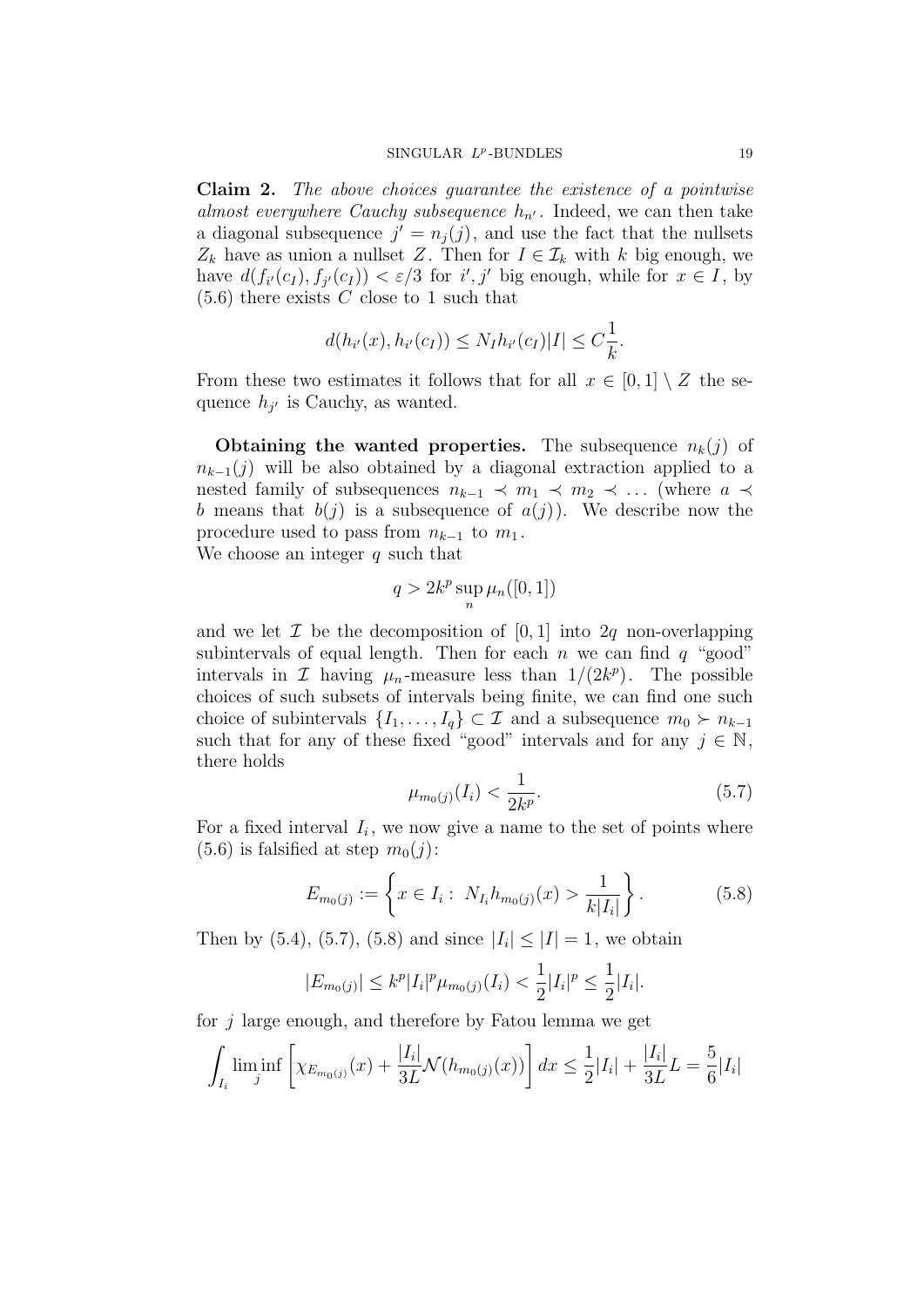Therefore we can find  $c_{I_i} \in I_i$  and a subsequence  $m_1 \succ m_0$  so that along  $m_1$  we have

$$
\chi_{E_{m_1(j)}}(c_{I_i}) + \frac{|I_i|}{3L} \mathcal{N}(h_{m_1(j)}(c_{I_i})) < 1,
$$

in particular  $c_{I_i} \notin E_{m_1(j)}$  for all j, and  $\mathcal{N}(f_{m_1(j)}(c_{I_i}))$  is bounded. The latter fact allows us to find a Cauchy subsequence  $m_2 \succ m_1$ , while the former one gives us the wanted property  $(5.6)$  for  $I_i$ . We can further extract such subsequences in order to obtain the same property for all the "good" intervals  $I_1, \ldots, I_q$ . These intervals cover  $1/2$  of the Lebesgue measure of  $[0, 1]$ , so we may continue the argument by an easy exhaustion, covering  $[0, 1]$  by "good" intervals up to a set of measure zero.

#### 6. Verification of the properties needed in Theorem 5.1

We have seen that the functions  $N_I h_n$  defined in Section 5 satisfy the hypotheses  $(5.1)$  and  $(5.4)$ , as follows from  $(5.3)$  if we choose

$$
\mu_n(I) := C \int_I \|h_n(x)\|_{L^p(D^2)}^p dx.
$$

In order to use the abstract theorem 5.1, we specify the space

$$
Y := \{ h \in L^p(D, \wedge^2 D) : \int_D h \in \mathbb{Z} \},
$$
\n(6.1)

where D is a 2-dimensional domain (for example  $[0,1]^2$  or  $S^2$ ) and we define the functional  $\mathcal{N}: Y \to \mathbb{R}^+$  by

$$
\mathcal{N}(h) := \int_{D} |h|^p dx. \tag{6.2}
$$

Y is a metric space with the distance d (this was proved in Proposition 3.3). We must now show that  $\mathcal N$  satisfies the properties stated in Theorem 5.1, namely that it is sequentially lower semicontinuous and that it has sequentially compact sublevels. The proofs are given in the following two propositions.

Proposition 6.1. Under the notations  $(6.2)$  and  $(6.1)$ , the functional  $\mathcal{N}: Y \to \mathbb{R}^+$  is sequentially lower semicontinuous.

*Proof.* In other words, we must prove that if  $h_n \in Y$  is a sequence such that for some  $h_{\infty} \in Y$  there holds

$$
d(h_n, h_\infty) \to 0,\tag{6.3}
$$

then we also have

$$
\liminf_{n \to \infty} \mathcal{N}(h_n) \ge \mathcal{N}(h_\infty). \tag{6.4}
$$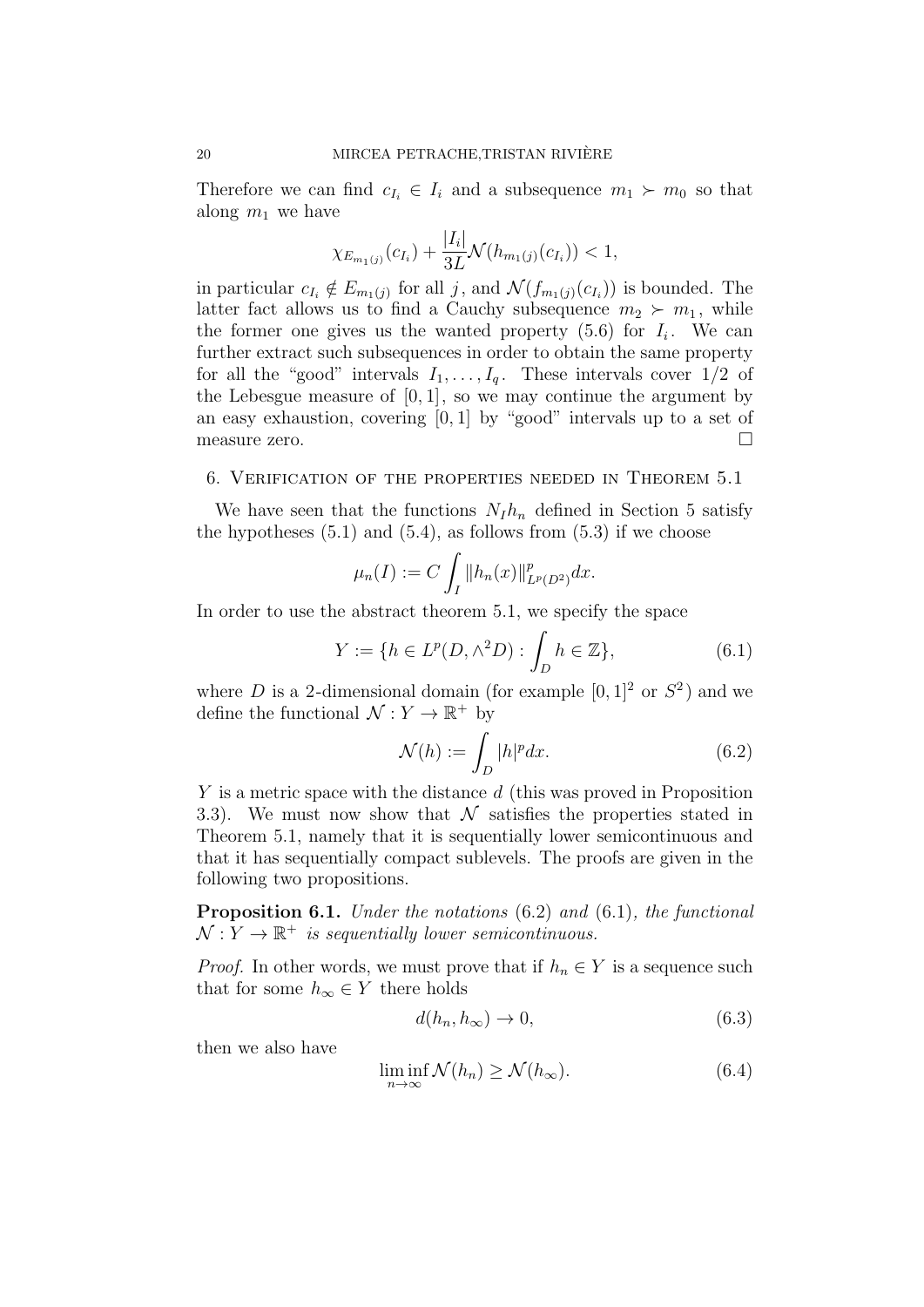We may suppose that the sequence  $\mathcal{N}(h_n)$  is bounded, i.e. the  $h_n$  are bounded in  $L^p$ . Up to extracting a subsequence we then have

$$
h_n \stackrel{L^p}{\rightharpoonup} k_\infty,
$$

for some  $k_{\infty} \in L^p$ . By taking as a test function  $f \equiv 1$ , which is in the dual space  $L^q$  since D is bounded, we also obtain that  $k_{\infty} \in Y$ . Up to extracting a subsequence we may also assume that for all  $n$  we have  $\int_D h_n = \overline{\int}_D k_\infty \in \mathbb{Z}$ . By the lower semicontinuity of the norm with respect to weak convergence, we have:

$$
\liminf_{n \to \infty} \mathcal{N}(h_n) \ge \mathcal{N}(k_{\infty}).
$$

This implies (6.4) if we prove

$$
h_{\infty} = k_{\infty}.\tag{6.5}
$$

We now write  $(6.3)$  using the definition of d: there must exist finite mass integer 1-currents  $I_k$  and vectorfields  $X_k$  converging to zero in  $L^p$  such that

$$
h_k - h_{\infty} = \text{div}X_k + \partial I_k + \delta_0 \int_D (h_k - h_{\infty}) = \text{div}X_k + \partial I_k.
$$

Now we proceed as before, i.e. we define  $\psi_k$  and  $\varphi_k$  by

$$
\begin{cases} h_k - h_\infty = \Delta \psi_k, \int_D \psi_k = 0 \\ \Delta \varphi_k = \text{div} X_k, \end{cases}
$$

so that  $\text{div}(\nabla(\psi_k - \varphi_k)) = \partial I_k$ . We also have that  $\nabla \varphi_k \to 0$  in  $L^p$ and  $\nabla \psi_k$  is bounded in  $W^{1,p}$ , thus up to extracting a subsequence we may assume that

$$
\nabla \psi_k \stackrel{W^{1,p}}{\rightharpoonup} \nabla \psi_\infty.
$$

Now by Proposition 3.5 we can write

$$
\nabla(\psi_k - \varphi_k) = \nabla^{\perp} u_k
$$

for functions  $u_k \in W^{1,p}(D,\mathbb{R}/2\pi\mathbb{Z})$  such that  $\|\nabla u_k\|_{L^p} \leq C$ . Up to extracting a subsequence we have  $\nabla u_k \rightharpoonup \nabla u_\infty$  weakly in  $L^p$ , thus also in  $L^1_{loc}$ , and in particular

$$
\nabla \psi_{\infty} = \nabla^{\perp} u_{\infty}.
$$

Since weak- $W^{1,p}$ -convergence implies  $\mathcal{D}'$ -convergence, we have as in the proof of Proposition 3.4 that

$$
\partial I_k \stackrel{\mathcal{D}'}{\rightarrow} \partial I_{\infty} + \text{div}(\nabla^{\perp} u_{\infty}) = \text{div}\nabla \psi_{\infty},
$$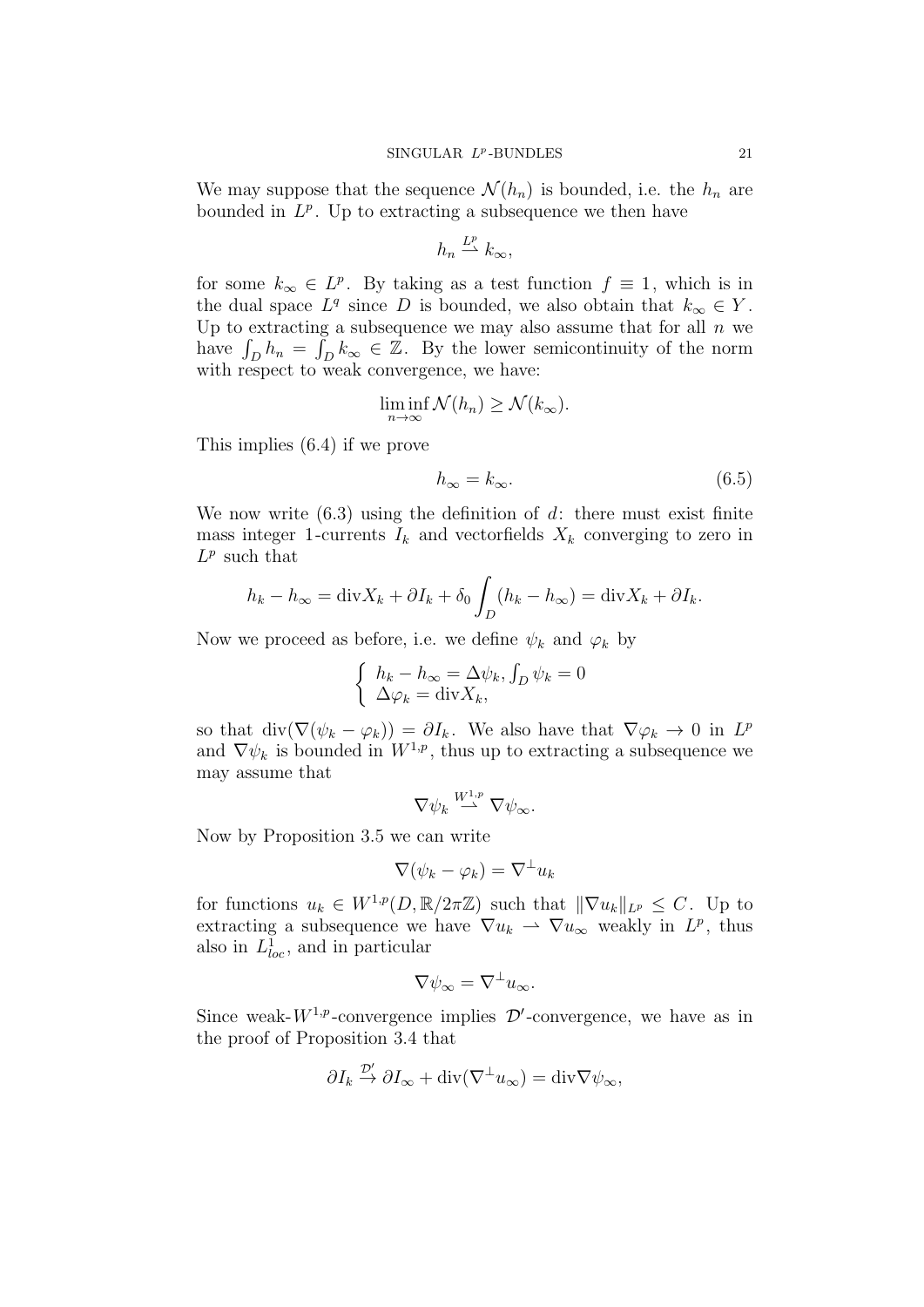where  $I_{\infty}$  is an integer finite mass 1-current. By Lemma 3.6 we have than that  $\partial I_{\infty} = 0$ , which implies that

$$
h_k - h_{\infty} \stackrel{\mathcal{D}'}{\rightarrow} 0.
$$

Therefore we have  $(6.5)$ , which concludes the proof.  $\Box$ 

**Proposition 6.2.** Under the notations  $(6.2)$  and  $(6.1)$ , and for any  $C > 0$ , the set  $\{h \in Y : \mathcal{N}(h) \leq C\}$  is d-sequentially compact.

*Proof.* We must prove that whenever we have a sequence  $h_n$  in Y such that  $||h_n||_{L^p}$  is bounded, then up to extracting a subsequence we have that for some  $k_{\infty} \in Y$  there holds

$$
d(h_n, k_\infty) \to 0. \tag{6.6}
$$

We surely have a subsequence of the  $h_n$  which is weakly- $L^p$ -convergent to a function  $k_{\infty} \in L^p$ . Then, as in the proof of Proposition 6.1 we have  $\int_D k_\infty \in \mathbb{Z}$  and up to extracting a subsequence we may assume that  $\int_D (h_n - k_\infty) = 0$  for all n. Then we define  $\psi_n$  to be the solution of

$$
\begin{cases}\n\Delta \psi_n = h_n - k_\infty \\
\int_D \psi_n = 0,\n\end{cases}
$$
\n
$$
\|\nabla \psi_n\|_{L^p} \to 0.
$$
\n(6.7)

This is enough to conclude, since we can then set  $X_n = \nabla \psi_n$  which gives an upper bound of  $d(h_n, k_\infty)$  which converges to zero, proving (6.6).

In order to prove (6.7) we express

and we claim that

$$
\nabla \psi_n(x) = \int_D \nabla G(x, y) \left[ h_n(y) - k_\infty(y) \right] dy,
$$

where G is the Green function of D. We know that  $\nabla G \in L^q$  for all  $q < 2$  and we also have that the sequence  $h_n - k_{\infty}$  converges to zero weakly in  $L^p$  and is bounded in  $L^p$ . From the weak convergence we then obtain the pointwise convergence

$$
\nabla \psi_n(x) \to 0 \text{ for all } x. \tag{6.8}
$$

We can then use the  $L^p$ -boundedness of  $h_n - k_\infty$  together with the Young inequality

$$
\|\nabla \psi_n\|_{L^r} \le \|\nabla G\|_{L^q} \|h_n - k_\infty\|_{L^p},
$$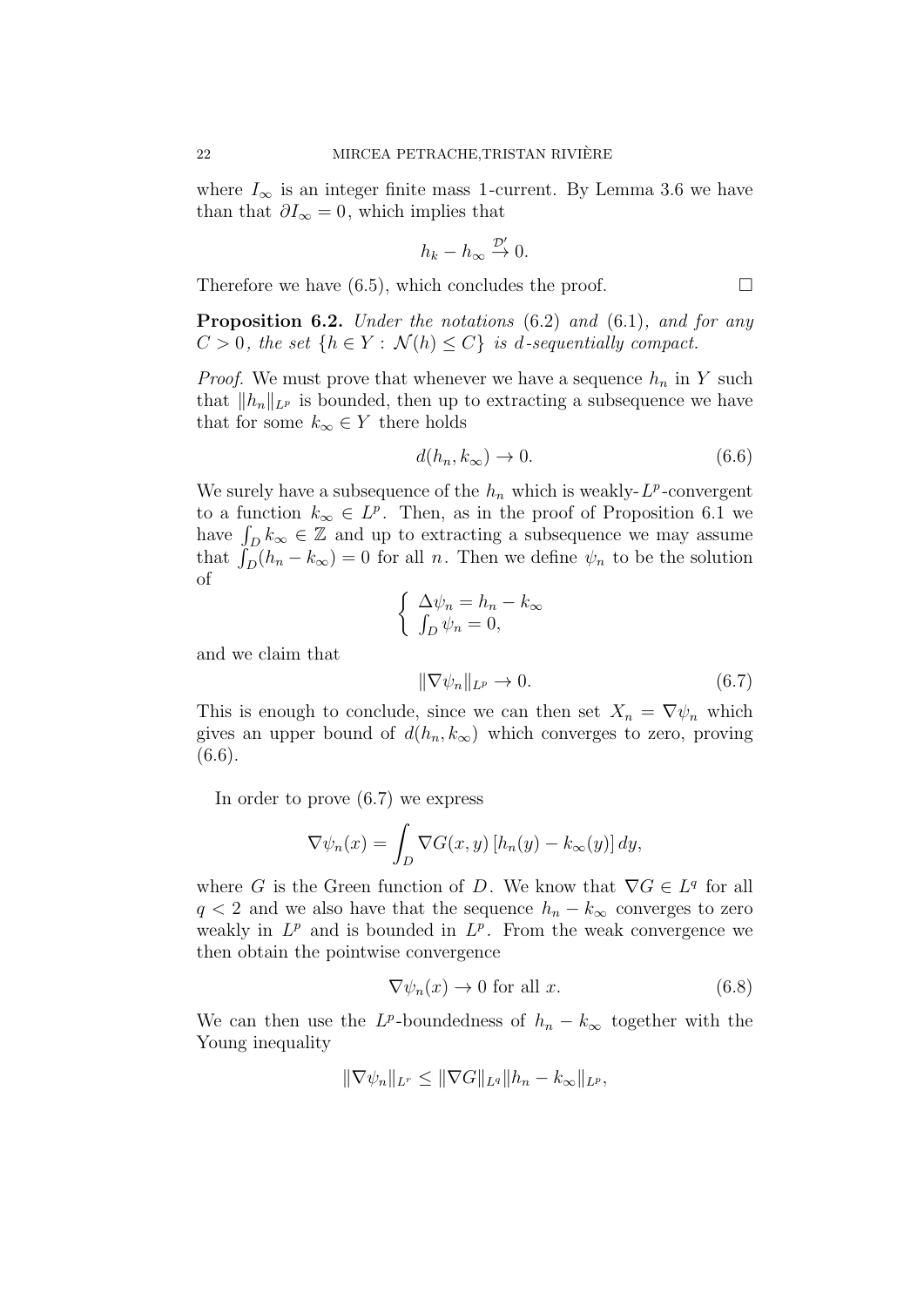for q as above. We then have that  $\|\nabla \psi_n\|_{L^r}$  are bounded once the following equivalent relations hold:

$$
\frac{1}{r} > \frac{1}{p} + \frac{1}{2} - 1 \Leftrightarrow r < \frac{2p}{2-p},
$$

In particular we have the boundedness in  $L^r$  for some  $r > p$ . This together with the pointwise convergence  $(6.8)$  and with the  $L^p$ -boundedness gives  $(6.7)$ , as wanted.

# 7. Proof of Theorem 2.7

Our strategy will be to apply Theorem 5.1 to the sequence  $h_n$  arising from the  $F_n$  of Theorem 2.7. We start with two relatively elementary lemmas.

**Lemma 7.1.** Suppose that  $d(h_n(t), h_\infty(t)) \to 0$  for almost all  $t \in I$ . Then for all  $\alpha, \varepsilon > 0$  there exists a subset  $E_{\alpha,\varepsilon} \subset I$  such that  $|E_{\alpha,\varepsilon}| < \varepsilon$ and that there exists  $N_{\alpha,\varepsilon}$  such that  $n > N_{\alpha,\varepsilon}$  and  $t \in E_{\alpha,\varepsilon}$  imply

$$
d(h_n(t), h_\infty(t)) < \alpha
$$

*Proof.* Call  $E_{m,n} := \{x \in I : d(h_i(x), h_\infty(x)) \leq 1/m \text{ for } i \geq n\}.$  Then for fixed  $m_{\alpha} > \alpha^{-1}$ , the sets  $E_{m_{\alpha},n}$  form an increasing sequence whose union is I. It follows that  $|E_{m_\alpha,n}| \to |I|$ , so we find  $N_{\alpha,\varepsilon}$  such that  $|I \setminus E_{m_\alpha, N_{\alpha,\varepsilon}}| \leq \varepsilon$ . We then choose  $E_{\alpha,\varepsilon} := E_{m_\alpha, N_{\alpha,\varepsilon}}$ . It is easy to verify that this set is as wanted.  $\Box$ 

**Lemma 7.2.** Fix  $x \in I$  and a 2-form  $h_{\infty}(x)$ . For all  $c > 0$  there exists  $\varepsilon > 0$  such that

$$
\frac{d(h(x), h_{\infty}(x)) < \alpha}{\int |h(x)|^p \le A} \Rightarrow \int h(x) = \int h_{\infty}(x).
$$

*Proof.* Suppose by contradiction that there exists a  $A > 0$  such that for all  $k \in \mathbb{N}$  there exists  $h_k$  such that

$$
d(h_k(x), h_\infty(x)) \leq \frac{1}{k}
$$
  

$$
\int |h_k(x)|^p \leq A
$$
  

$$
\int h_k(x) \neq \int h_\infty(x)
$$

By the second property, we can extract a subsequence  $h_{k'}(x)$  of the  $h_k(x)$  converging weakly in  $L^p$ . In particular we would then have

$$
\mathbb{Z} \ni \int h_{k'}(x) \to \int h'_{\infty}(x)
$$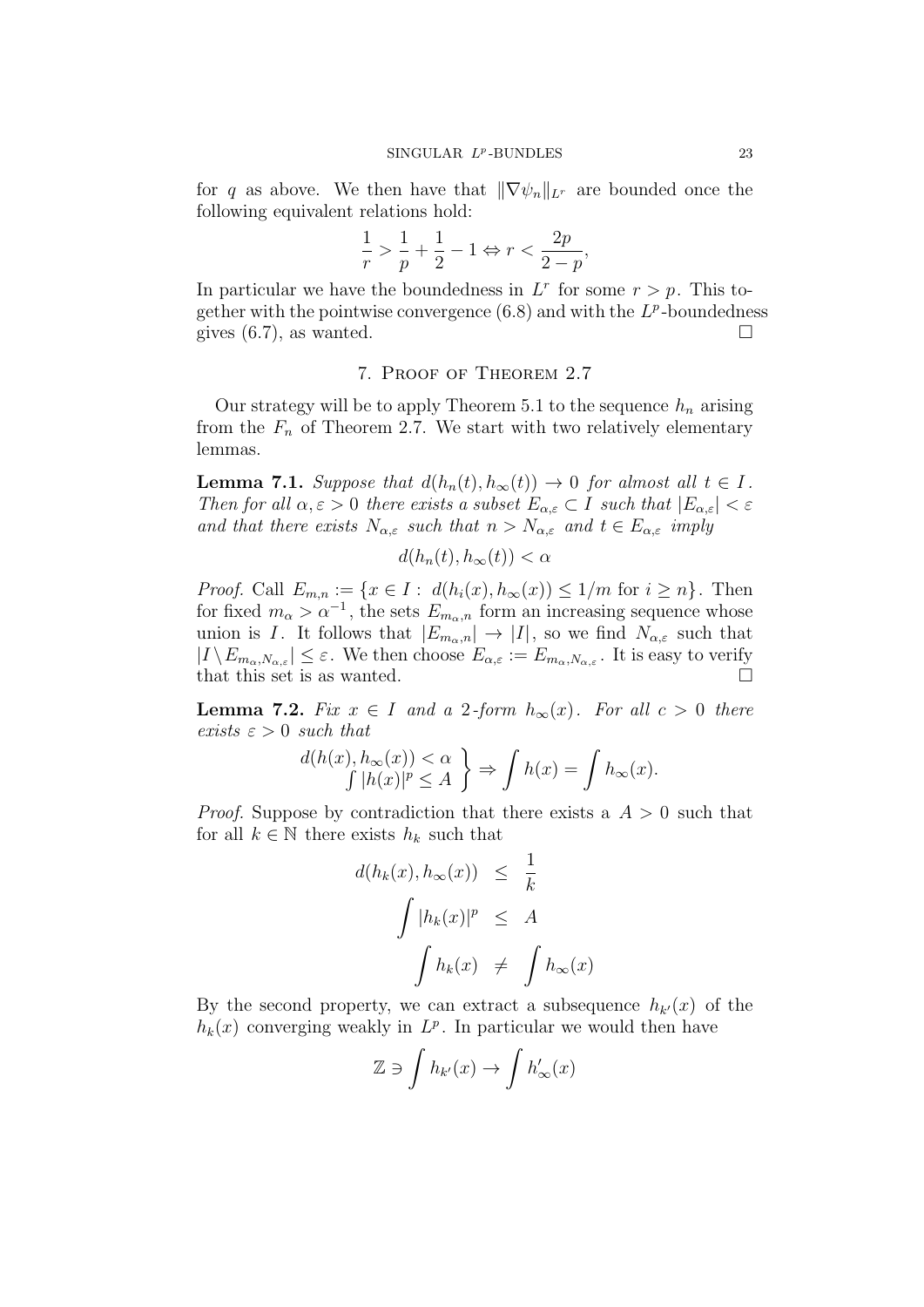In particular, for some  $N \in \mathbb{N}$  large enough, the subsequence  $h_{k''} :=$  $h_{k'+N}(x)$  satisfies

$$
\int h_{k''}(x) = \int h'_{\infty}(x).
$$

We now prove that  $h_{\infty}(x) = h'_{\infty}(x)$ . It is enough to prove that  $h_{k''}(x) \stackrel{d}{\rightarrow} h'_{\infty}(x)$ . and this follows exactly as in the proof of Proposition 6.2. We thus contradicted the assumption  $\int h_k(x) \neq \int h_\infty(x)$ , as wanted.  $\Box$ 

*Proof of Theorem 2.7.* By the  $L^p$ -boundedness of the  $F_n$ , it is clear that we may find a weakly converging subsequence  $F_{n'} \stackrel{L^p}{\rightarrow} F_{\infty}$ . We suppose by contradiction that there exists a point  $x \in B_1(0)$  and two radii  $0 < s' < s < \text{dist}(x, \partial B_1(0))$  such that

$$
\exists S \subset [s', s] \text{ s.t. } \mathcal{H}^1(S) > 0 \text{ and } \forall t \in S, \quad \int_{\partial B_t(x)} i^*_{\partial B_t(x)} F \notin \mathbb{Z}. \tag{7.1}
$$

We then identify the forms given by

$$
\tilde{F}_n|_{\partial B_r(x)} := i^*_{\partial B_r(x)} F \text{ for } r \in [s', s],
$$

with functions (defined almost everywhere)  $h_n : [s', s] \to Y$  (with the notations of Section 5). We suppose without affecting the proof that  $[s', s] = I$  (see also Remark 5.2). By Theorem 5.1, we can assume (up to extracting a subsequence) that there exists  $h_{\infty}$  such that for almost all  $t \in I$  there holds  $d(h_n(t), h_\infty(t)) \to 0$ .

We call

$$
\left| \int h_n(x) - \int h_\infty(x) \right| := f_n(t).
$$

Since we have  $f_n \geq 0$ , if we prove that the  $f_n$  converge in  $L^1$ -norm, then the almost everywhere pointwise convergence follows, implying the fact that  $|S| = 0$  and reaching the wanted contradiction. To prove Theorem 2.7 we therefore have to prove that

$$
\lim_{n \to \infty} \int f_n(t)dt = 0.
$$
\n(7.2)

We start by calling

$$
F_{n,A} := \left\{ t \in I : \int |h_n(t)|^p \ge A \right\}.
$$

It clearly follows that (with  $C$  as in the statement of the theorem)

$$
|F_{n,A}| \le \frac{1}{A} \int \left( \int |h_n(t)|^p \right) dt = \frac{C}{A}
$$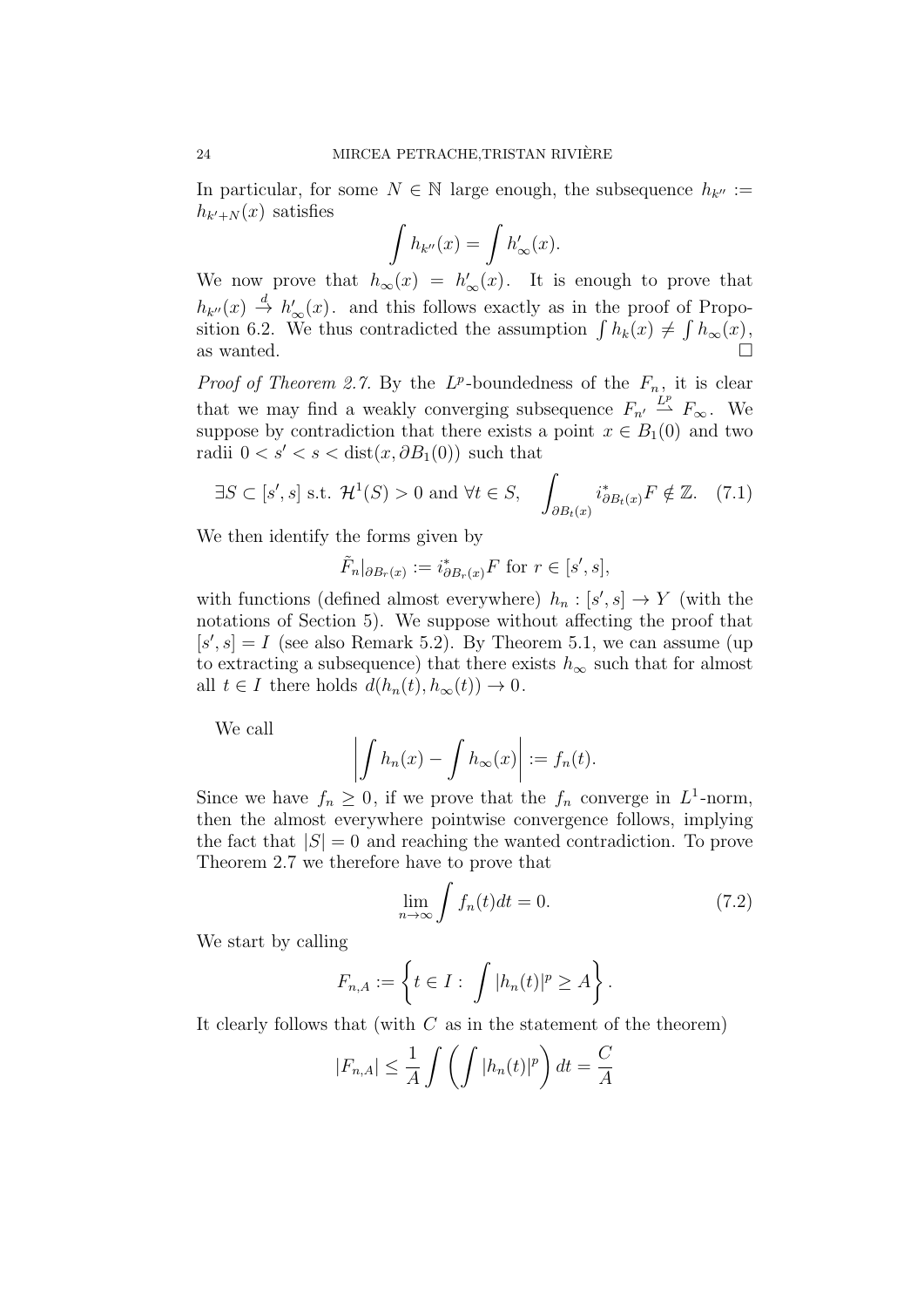Now take A such that the above quantity is smaller than  $\varepsilon$ , and use Lemma 7.2 to obtain a constant  $\alpha$  such that  $d(h_n(t), h_\infty(t)) < \alpha$  implies  $f_n(t) = 0$  for t such that  $\int |h_n(t)|^p < A$ , i.e. for  $t \notin F_{n,A}$ . With such choice of  $\alpha$  apply Lemma 7.1 and obtain a set  $E_{\alpha,\varepsilon}$  so that  $|I \setminus E_{\alpha,\varepsilon}| < \varepsilon$  and an index  $N_{\alpha,\varepsilon}$  such that for  $n \ge N_{\alpha,\varepsilon}$  and for  $t \in E_{\alpha,\varepsilon}$ there holds  $d(h_n(t), 0) < \alpha$ , and therefore  $f_n(t) = 0$ .

For  $n > N_{\alpha,\varepsilon}$ , the function  $f_n(t)$  can therefore be nonzero only on  $E_{\alpha,\varepsilon} \cup F_{n,A}$ , and we have

$$
\int f_n(t)dt \leq \int_{E_{\alpha,\varepsilon}\cup F_{n,A}} f_n(t)dt
$$
\n
$$
\leq |E_{\alpha,\varepsilon}\cup F_{n,A}|^{1-1/p} \left[ \int |f_n(t)|^p dt \right]^{1/p}
$$
\n
$$
\leq (2\varepsilon)^{1-1/p} C,
$$

whence the claim (7.2) follows by the arbitrarity of  $\varepsilon > 0$ , finishing the proof of our result.

## 8. THE CASE  $p=1$

We prove here the result stated in the Main Threorem 1.1 for  $p=1$ , thereby showing also that the thesis of Theorem 2.7 cannot hold when  $p = 1$ . We consider the case when the domain is  $[0, 1]^3$  for simplicity. The case of general domains is totally analogous.

**Proposition 8.1.** Consider a signed Radon measure  $X \in \mathcal{M}^3([0,1]^3)$ , with total variation equal to 1. Then there exists a family of vectorfields  $X_k \in L^1_{\mathbb{Z}}$  such that

(1) There are two constants  $0 < c < C < \infty$  such that

$$
\begin{cases} \forall k \quad c < ||X_k||_{L^1([0,1]^3)} < C \\ \mathbb{M}(\text{div}X_k) \to \infty \end{cases}
$$

(2) div $X_k = \partial I_k$  for a sequence of integer rectifiable currents  $I_k$  of bounded mass, and finally

$$
X_k \rightharpoonup X
$$

From the above, it immediately follows:

**Corollary 8.2.** The class  $\mathcal{F}_{\mathbb{Z}}^1$  is not closed by weak convergence.

The following holds for all  $p < \frac{n}{n-1}$  in *n* dimensions: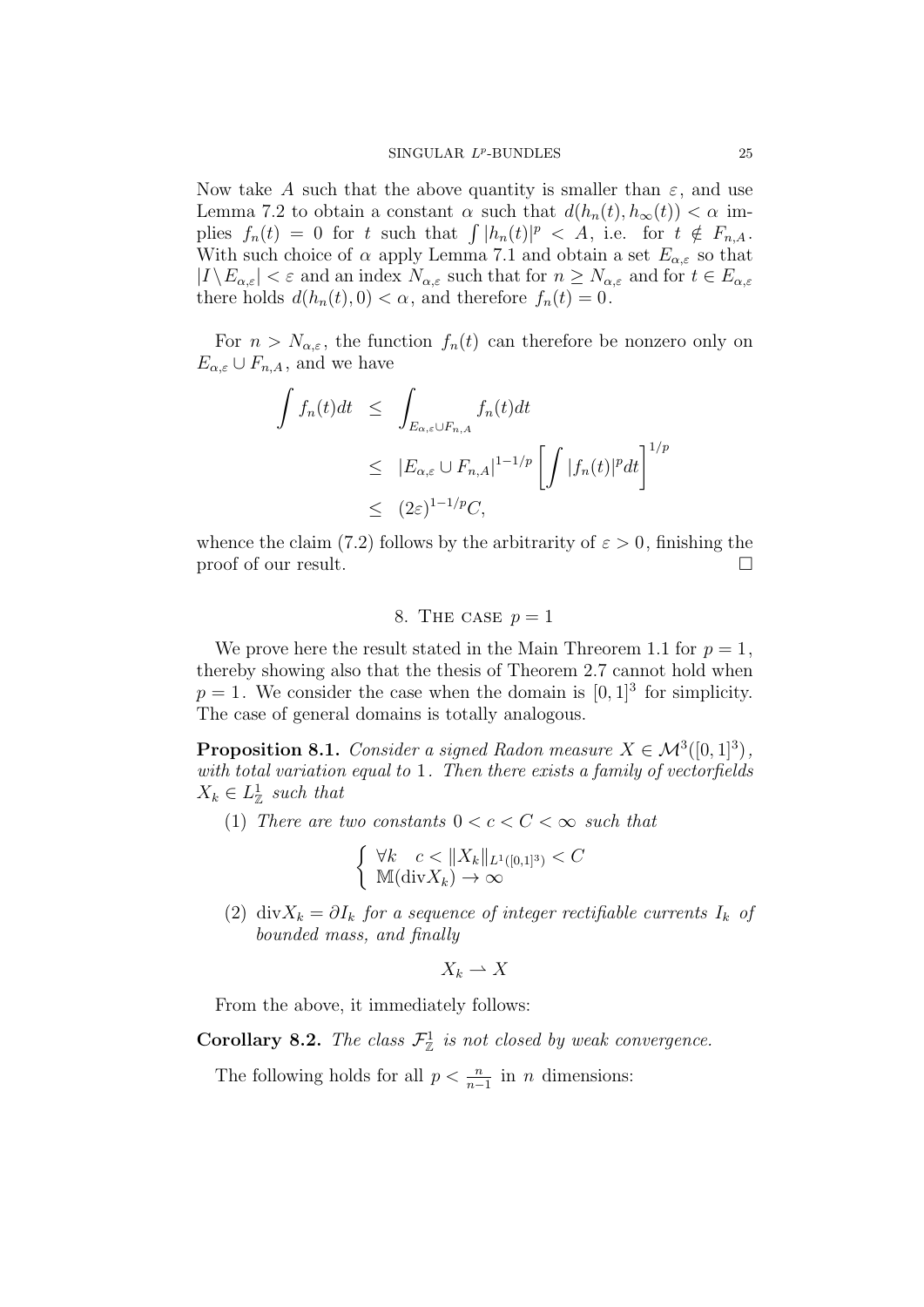**Lemma 8.3.** Given a segment  $[a, b] \subset \mathbb{R}^n$  of length  $\varepsilon > 0$  and a number  $\delta > 0$ , if  $p < \frac{n}{n-1}$  then it is possible to find a vectorfield  $X \in L^p(\mathbb{R}^n, \mathbb{R}^n)$  with

$$
\begin{aligned}\n\text{div}X &= \delta_a - \delta_b, \\
\text{spt}X &\subset [a, b] + B_{\varepsilon}(0), \\
\|X\|_{L^p} &\leq C\varepsilon^{n-(n-1)p}\n\end{aligned}
$$

where  $C$  is a geometric constant, and for two sets  $A, B$ , we denote  $A + B := \{a + b : a \in A, b \in B\}.$ 

*Proof.* We may suppose that  $a = (-\varepsilon, 0, \ldots, 0), b = (\varepsilon, 0, \ldots, 0)$  first. We then define the piecewise smooth

$$
\begin{cases}\nX(\pm \varepsilon(t-1), \varepsilon st) = \left( \frac{1}{\varepsilon t^{n-1} |B_1^{n-1}|}, \pm \frac{s}{\varepsilon t^{n-1} |B_1^{n-1}|} \right) & \text{for } (t, s) \in [0, 1] \times B_1^{n-1} \\
X(x, y) = (0, 0) & \text{if } |x| + |y|_{\mathbb{R}^{n-1}} > \varepsilon.\n\end{cases}
$$

Then clearly spt  $X \subset [a, b] + B_{\varepsilon}$ , and using the divergence theorem it is also easily shown that div $X = \delta_a - \delta_b$  in the sense of distributions. For the last estimate, we observe that

$$
|X(x,y)| \le \frac{C}{(\varepsilon - |x|)^{n-1}} \chi_{\{|x|+|y|\le \varepsilon\}}(x,y),
$$

so we can estimate

$$
\int_{\mathbb{R}^2} |X|^p \, dx \, dy \leq C \int_0^{\varepsilon} \frac{(\varepsilon - x)^{n-1}}{(\varepsilon - x)^{(n-1)p}} \, dx
$$
\n
$$
= C \varepsilon^{n - (n-1)p} \qquad \Box
$$

Proof of Proposition 8.1. We will do our construction first in the simpler model case  $F = dy \wedge dz \in [0, 1]^3$ . The modifications leading to the general case are treated separately.

• The case of  $X \equiv (1, 0, 0)$ . We consider the collections of segments in  $[0, 1]^3$  given by

$$
\mathcal{S}_k := \left\{ \left[ \left( -2^{-3k-1}, 0, 0 \right), \left( 2^{-3k-1}, 0, 0 \right) \right] + (a, b, c) \; : \; (a, b, c) \in 2^{-k} \mathbb{Z}^3 \cap ]0, 1[^3 \right\}.
$$

We then define an integral rectifiable 1-current  $I_k$  as the canonical integration from right to left along all the segments of  $S_k$ . There clearly holds

$$
\mathbb{M}(I_k) = 2^{-3k}(2^k - 1)^3 \to 1,\tag{8.1}
$$

and it is a standard exercise in geometric measure theory (based on the approximation of  $\mathcal{H}^3 \llcorner [0, 1]^3$  by sums of Dirac measures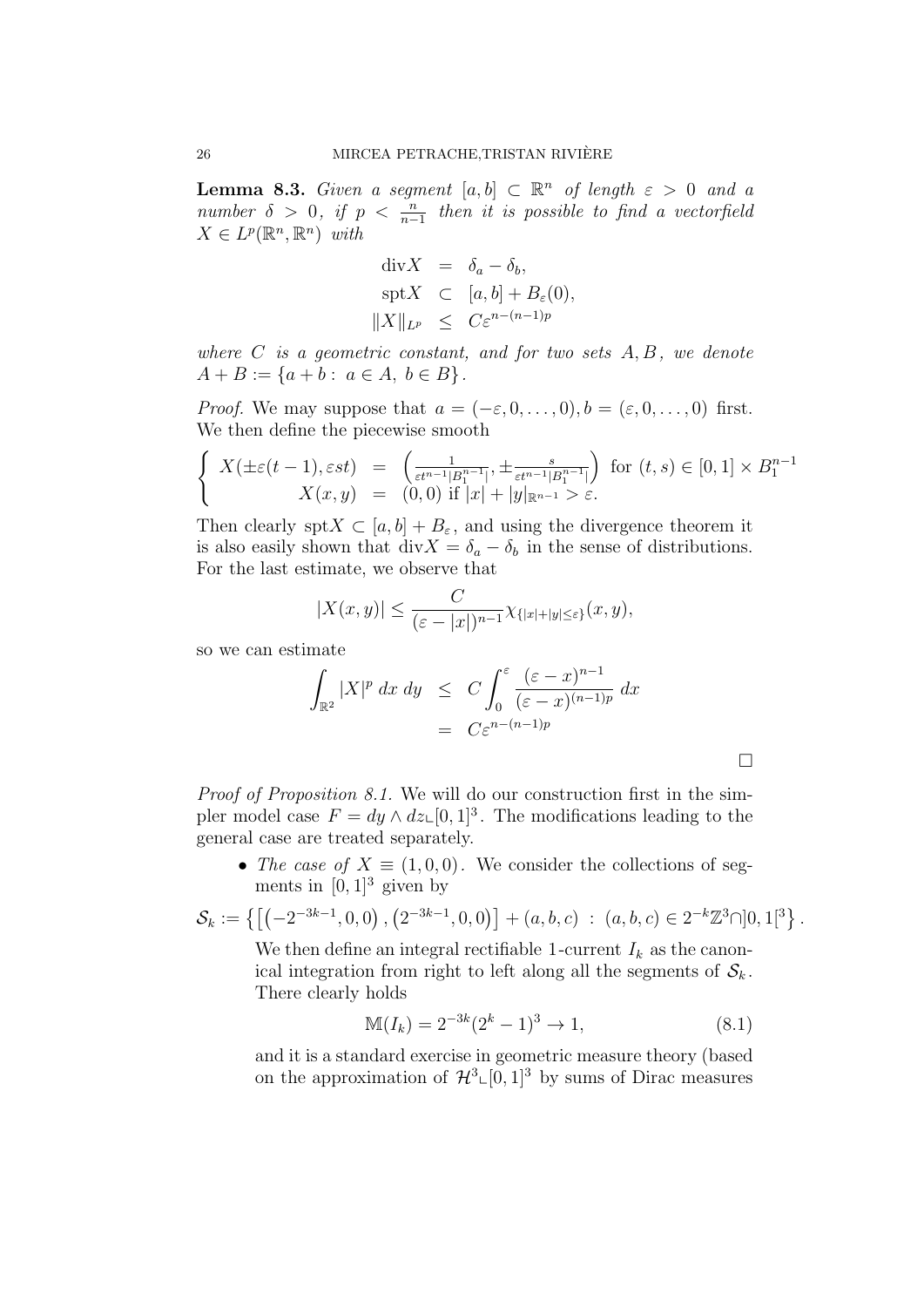in the points  $2^{-k}\mathbb{Z}^3 \cap ]0,1[^3)$  to show that there holds:

$$
I_k \rightharpoonup \mathcal{H}^3 \llcorner [0,1]^3 \otimes dx \simeq (1,0,0). \tag{8.2}
$$

We can then use Lemma 8.3 for each one of the segments in  $\mathcal{S}_k$  and with  $\delta = \frac{1}{2}$  $\frac{1}{2}\varepsilon = 2^{-3k}$  (which produces a set of  $(2^k - 1)^3$ vectorfields with disjoint supports, which can then be consistently extended to zero outside the set of the supports) each of whose  $L^1$ -norms is equal to  $C\varepsilon^2 \max\{\delta^{-1}, \varepsilon^{-1}\} = 2^{-3k}C$ , which is proportional to the mass of the respective segment. Therefore (using  $(8.2)$ ), property  $(1)$  follows.

The last point of the proposition follows by proving that also the vectorfields  $X_k$  converge as 1-currents to the diffuse current X . The strategy used is as the one usually adopted for the proof of the converence of the  $I_k$ : for a fixed smooth vectorfield a and for  $k \to \infty$  we may approximate

$$
\langle X_k, a \rangle := \sum_{\sigma \in S_k} \int_{\text{spt} X^{\sigma}} X_k \cdot a
$$
  
\n
$$
= \sum_{P \in \mathbb{Z}^3 \cap ]0,1[^3} \left[ \left( \int_{\text{spt} X^{\sigma}} X_k(x) dx \right) \cdot a(P) + \right. \\
\left. + \int_{\text{spt} X^{\sigma}} X_k(x) \cdot Da(P)[x - P] dx \right] + O_a(2^{-3k})
$$
  
\n
$$
= \sum_{P \in 2^{-k} \mathbb{Z}^3 \cap ]0,1[^3} 2^{-3k} (1,0,0) \cdot a(P) + O_a(2^{-3k})
$$
  
\n
$$
\rightarrow \int_{[0,1]^3} a(x) \cdot (1,0,0) dx
$$

where the integral containing the differential Da is zero by the symmetry properties of  $X^{\sigma}$  and using the fact that

$$
\frac{|O_a(\varepsilon)|}{\varepsilon} \le \sup \left\{ \left| \frac{a(x + \varepsilon u) - a(x)}{\varepsilon} - Da(x)[u] \right| : x \in B_1^3, u \in S^2 \right\}
$$
  

$$
\to 0 \text{ as } \varepsilon \to 0.
$$

• The case of  $X = (\rho, 0, 0) \in \mathcal{M}^3([0, 1]^3)$ , where  $\rho$  is a probability density on  $[0, 1]^3$ . In this case we consider the  $2^{3k}$  disjoint cubes  $\mathcal{C}_k$  having the same centers as the segments in  $\mathcal{S}_k$  and sidelength  $2^{-k}$ , and in the above construction we substitute to the segment  $\sigma_k \in \mathcal{S}_k$  the segment  $\sigma'_k$  having the same center, but length equal to  $\rho(C_k)$ , where  $C_k \in \mathcal{C}_k$  is the cube with center equal to the one of  $\sigma_k$  and  $\sigma'_k$ . The newly obtained currents  $I'_k$  will still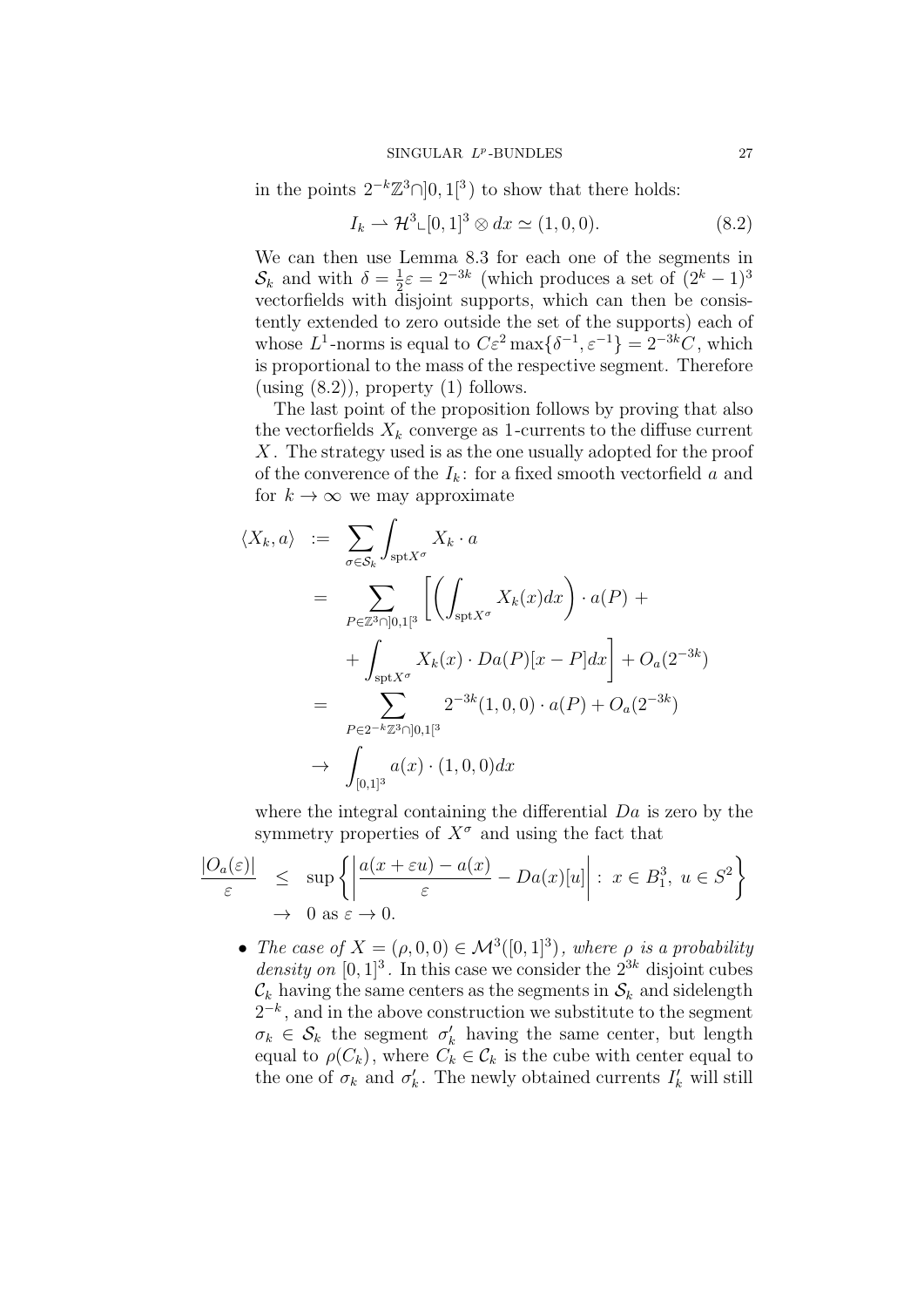satisfy  $(8.1)$  and the analogous of  $(8.2)$  given by:

$$
I'_k \rightharpoonup \rho \otimes dx \simeq (\rho, 0, 0).
$$

It is then easy to apply suitable modifications to the above proof showing that also in this case property (2) holds.

• The general case. We can write (by Radon-Nikodym decomposition):

$$
X = (\rho_1^+ - \rho_1^-, \rho_2^+ - \rho_2^-, \rho_3^+ - \rho_3^-),
$$

where  $\rho_i$  are positive Radon measures of mass less than 1. Doing separately the construction in the previous point for all the  $\rho_i$  we obtain integer rectifiable currents  $I_k$  of mass bounded by 6, each of which is supported on finitely many segments. Applying Lemma 8.3 to each of the above segments, we obtain vectorfields converging as before to the measure  $X$ , and since the supports of the vectorfields obtained in this way superpose not more than 6 times, the estimate of the Lemma (used here for  $p = 1$ ) still holds, up to changing the constant.

 $\Box$ 

#### **REFERENCES**

- [AK00] Luigi Ambrosio and Bernd Kirchheim, Currents in metric spaces, Acta Math. 185 (2000), no. 1, 1–80.
- [BCDH91] F. Bethuel, J.-M. Coron, F. Demengel, and F. Hélein, A cohomological criterion for density of smooth maps in Sobolev spaces between two manifolds, Nematics (Orsay, 1990), NATO Adv. Sci. Inst. Ser. C Math. Phys. Sci., vol. 332, Kluwer Acad. Publ., Dordrecht, 1991, pp. 15–23.
- [BCL86] Haïm Brezis, Jean-Michel Coron, and Elliott H. Lieb, *Harmonic maps* with defects, Comm. Math. Phys. **107** (1986), no. 4, 649–705.
- [Bet90] F. Bethuel, A characterization of maps in  $H^1(B^3, S^2)$  which can be approximated by smooth maps, Ann. Inst. H. Poincaré Anal. Non Linéaire 7 (1990), no. 4, 269–286.
- [Bet91] Fabrice Bethuel, The approximation problem for Sobolev maps between two manifolds, Acta Math. 167 (1991), no. 3-4, 153–206.
- [DK90] S. K. Donaldson and P. B. Kronheimer, The geometry of four-manifolds, Oxford Mathematical Monographs, The Clarendon Press Oxford University Press, New York, 1990, Oxford Science Publications.
- [Fed69] Herbert Federer, Geometric measure theory, Die Grundlehren der mathematischen Wissenschaften, Band 153, Springer-Verlag New York Inc., New York, 1969.
- [FU91] Daniel S. Freed and Karen K. Uhlenbeck, Instantons and fourmanifolds, second ed., Mathematical Sciences Research Institute Publications, vol. 1, Springer-Verlag, New York, 1991.
- [HL03] Fengbo Hang and Fanghua Lin, Topology of Sobolev mappings. II, Acta Math. 191 (2003), no. 1, 55–107.